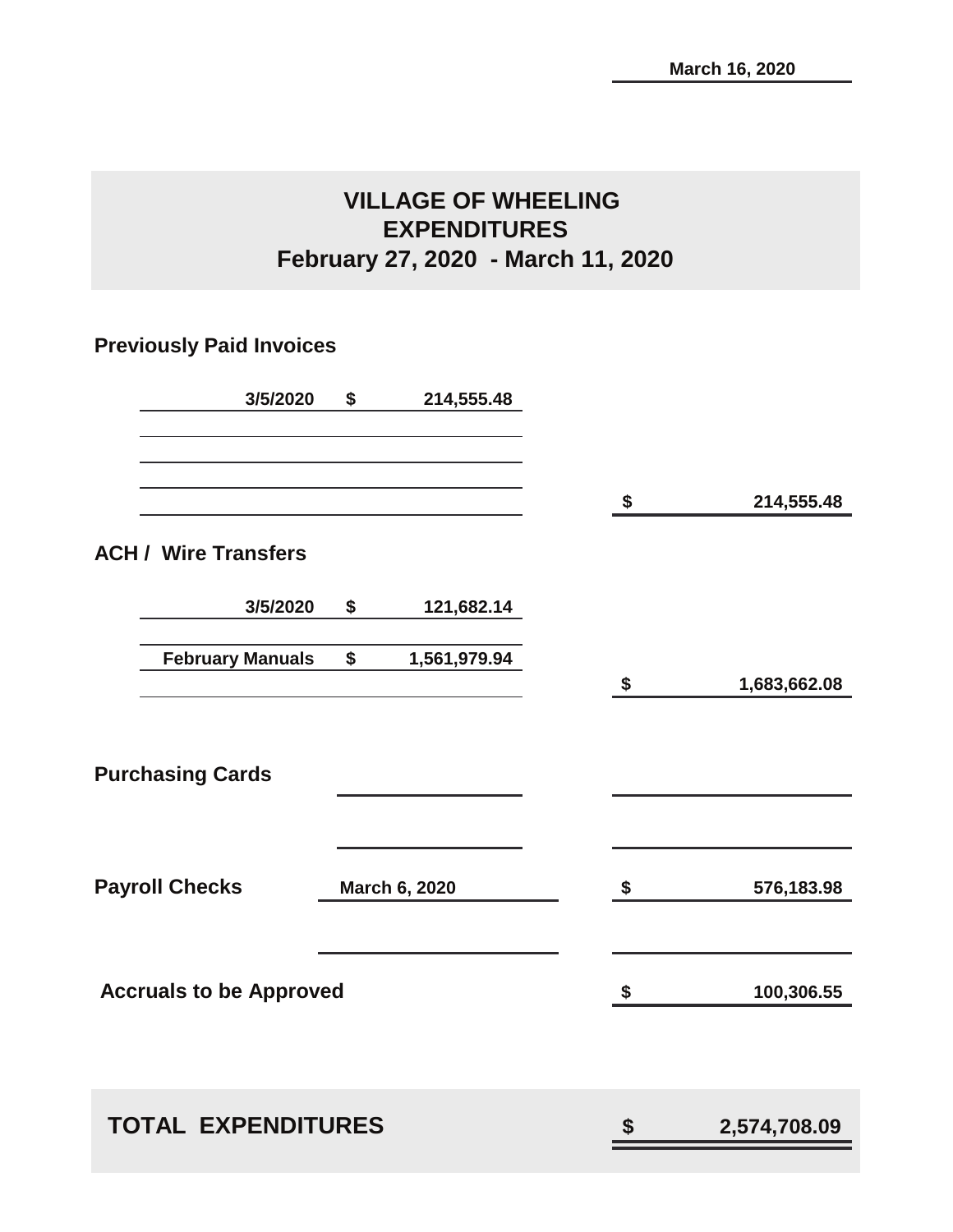SUNGARD PENTAMATION PAGE NUMBER: 1SELECTION CRITERIA: ALL

DATE: 03/05/2020 VILLAGE OF WHEELING ACCTPA51CASH REQUIREMENTS - CHECK FORMAT - DUE DATE: 03/06/2020

ACCOUNTING PERIOD: 3/20

PAYMENT TYPE: CHECKS ONLY

| VENDOR                                                  | ORGANIZATION                                                                                                                                                 | <b>ACCOUNT</b>                                                                                                                                                       | PURCHASE OR                                                                                                                                                                                                                                              | INVOICE                                                                                                                                                                                   | AMOUNT                                                                                                                                                                                                      | DESCRIPTION                                                                                                                                                                                                                                                                                                                                                                                                                                                                                                                                      |
|---------------------------------------------------------|--------------------------------------------------------------------------------------------------------------------------------------------------------------|----------------------------------------------------------------------------------------------------------------------------------------------------------------------|----------------------------------------------------------------------------------------------------------------------------------------------------------------------------------------------------------------------------------------------------------|-------------------------------------------------------------------------------------------------------------------------------------------------------------------------------------------|-------------------------------------------------------------------------------------------------------------------------------------------------------------------------------------------------------------|--------------------------------------------------------------------------------------------------------------------------------------------------------------------------------------------------------------------------------------------------------------------------------------------------------------------------------------------------------------------------------------------------------------------------------------------------------------------------------------------------------------------------------------------------|
| 11406<br>ALADTEC INC                                    | 2100<br>2110<br>2200                                                                                                                                         | 5327<br>5327<br>5327                                                                                                                                                 | 20000471<br>20000471<br>20000471                                                                                                                                                                                                                         | 2020-0529<br>2020-0529<br>2020-0531                                                                                                                                                       | 3,990.00<br>1,710.00<br>3,000.00                                                                                                                                                                            | SCHEDULING SOFTWARE<br>SCHEDULING SOFTWARE<br>SCHEDULING SOFTWARE                                                                                                                                                                                                                                                                                                                                                                                                                                                                                |
| TOTAL CHECK                                             |                                                                                                                                                              |                                                                                                                                                                      |                                                                                                                                                                                                                                                          |                                                                                                                                                                                           | 8,700.00                                                                                                                                                                                                    |                                                                                                                                                                                                                                                                                                                                                                                                                                                                                                                                                  |
| 4175<br>ARLINGTON HEIGHTS FORD<br>TOTAL CHECK           | 1420                                                                                                                                                         | 5310                                                                                                                                                                 | 20000462                                                                                                                                                                                                                                                 | 889666                                                                                                                                                                                    | 58.29<br>58.29                                                                                                                                                                                              | MIRROR PART #111/1511                                                                                                                                                                                                                                                                                                                                                                                                                                                                                                                            |
| 6255<br>AT&T MOBILITY                                   | 1600                                                                                                                                                         | 5239                                                                                                                                                                 | 20000533                                                                                                                                                                                                                                                 |                                                                                                                                                                                           | 472.71                                                                                                                                                                                                      | CELLULAR SERVICE-FEB                                                                                                                                                                                                                                                                                                                                                                                                                                                                                                                             |
| TOTAL CHECK                                             |                                                                                                                                                              |                                                                                                                                                                      |                                                                                                                                                                                                                                                          |                                                                                                                                                                                           | 472.71                                                                                                                                                                                                      |                                                                                                                                                                                                                                                                                                                                                                                                                                                                                                                                                  |
| 274<br>B&F CONSTRUCTION CODE SERVIC 1300                | 1300<br>4100<br>1300<br>1300<br>4100<br>1300<br>4100<br>1300<br>1300<br>1300<br>4100<br>1300<br>1300<br>4100<br>1300<br>1300<br>1300<br>4100<br>1300<br>4100 | 5299<br>5299<br>5299<br>5299<br>5299<br>5299<br>5299<br>5299<br>5299<br>5299<br>5299<br>5299<br>5299<br>5299<br>5299<br>5299<br>5299<br>5299<br>5299<br>5299<br>5299 | 20000459<br>20000459<br>20000459<br>20000459<br>20000459<br>20000459<br>20000459<br>20000459<br>20000459<br>20000459<br>20000459<br>20000459<br>20000459<br>20000459<br>20000459<br>20000459<br>20000459<br>20000459<br>20000459<br>20000459<br>20000459 | 52973<br>52975<br>52975<br>52976<br>52986<br>52986<br>52987<br>52987<br>52992<br>53010<br>53021<br>53021<br>53034<br>53043<br>53043<br>53056<br>53059<br>53075<br>53075<br>53079<br>53079 | 150.00<br>808.56<br>86.94<br>200.00<br>808.56<br>86.94<br>136.93<br>86.94<br>525.00<br>225.00<br>808.56<br>86.94<br>225.00<br>187.50<br>112.50<br>200.00<br>450.00<br>1,558.56<br>86.94<br>963.00<br>107.00 | BUILD/ELECTRIC REVIEW<br>BUILD/ELECTRIC REVIEW<br>PLUMBING PLAN REVIEW<br>ELECTRIC PLAN REVIEW<br>BUILD/ELECTRIC REVIEW<br>PLUMBING PLAN REVIEW<br>BUILD/ELECTRIC REVIEW<br>PLUMBING PLAN REVIEW<br>BUILD/FIRE/ELECTRIC<br>BUILD/ELECTRIC REVIEW<br>BUILD/ELECTRIC REVIEW<br>PLUMBING PLAN REVIEW<br>SOLAR PANEL REVIEW<br>BUILD/ELECTRIC REVIEW<br>PLUMBING PLAN REVIEW<br>ELECTRIC PLAN REVIEW<br>SOLAR PLAN REVIEW<br>BUILD/HOOD DUCT/ELEC<br>PLUMBING PLAN REVIEW<br>BUILD/ELECTRIC REVIEW<br>PLUMBING PLAN REVIEW<br>VOID CHECK - CONTINUED |
| 274<br>B&F CONSTRUCTION CODE SERVIC 1300<br>TOTAL CHECK | 1300<br>1300<br>1300<br>4100                                                                                                                                 | 5299<br>5299<br>5299<br>5299<br>5299                                                                                                                                 | 20000459<br>20000459<br>20000459<br>20000459<br>20000459                                                                                                                                                                                                 | 53110<br>53123<br>53124<br>53127<br>53127                                                                                                                                                 | 150.00<br>225.00<br>721.62<br>808.56<br>86.94<br>9,892.99                                                                                                                                                   | BUILDING PLAN REVIEW<br>BUILDING/MECH REVIEW<br>BUILD/ELECTRIC REVIEW<br>BUILD/ELECTRIC REVIEW<br>PLUMBING PLAN REVIEW                                                                                                                                                                                                                                                                                                                                                                                                                           |
| 11417                                                   | 01                                                                                                                                                           | 2255                                                                                                                                                                 | 20000475                                                                                                                                                                                                                                                 |                                                                                                                                                                                           | 1,000.00                                                                                                                                                                                                    | <b>BOND REFUND</b>                                                                                                                                                                                                                                                                                                                                                                                                                                                                                                                               |
| ERI BANUELOS<br>TOTAL CHECK                             |                                                                                                                                                              |                                                                                                                                                                      |                                                                                                                                                                                                                                                          |                                                                                                                                                                                           | 1,000.00                                                                                                                                                                                                    |                                                                                                                                                                                                                                                                                                                                                                                                                                                                                                                                                  |
| 296<br>BAXTER & WOODMAN INC<br>TOTAL CHECK              | 3410                                                                                                                                                         | 5206                                                                                                                                                                 | 20000296                                                                                                                                                                                                                                                 | 0211869                                                                                                                                                                                   | 5,697.50<br>5,697.50                                                                                                                                                                                        | WOLF RD WATERMAIN                                                                                                                                                                                                                                                                                                                                                                                                                                                                                                                                |
|                                                         |                                                                                                                                                              |                                                                                                                                                                      |                                                                                                                                                                                                                                                          |                                                                                                                                                                                           |                                                                                                                                                                                                             |                                                                                                                                                                                                                                                                                                                                                                                                                                                                                                                                                  |
| 6560<br>CAMIC JOHNSON, LTD<br>TOTAL CHECK               | 1900                                                                                                                                                         | 5218                                                                                                                                                                 | 20000411                                                                                                                                                                                                                                                 | 180                                                                                                                                                                                       | 630.00<br>630.00                                                                                                                                                                                            | ADMIN HEARINGS-FEB                                                                                                                                                                                                                                                                                                                                                                                                                                                                                                                               |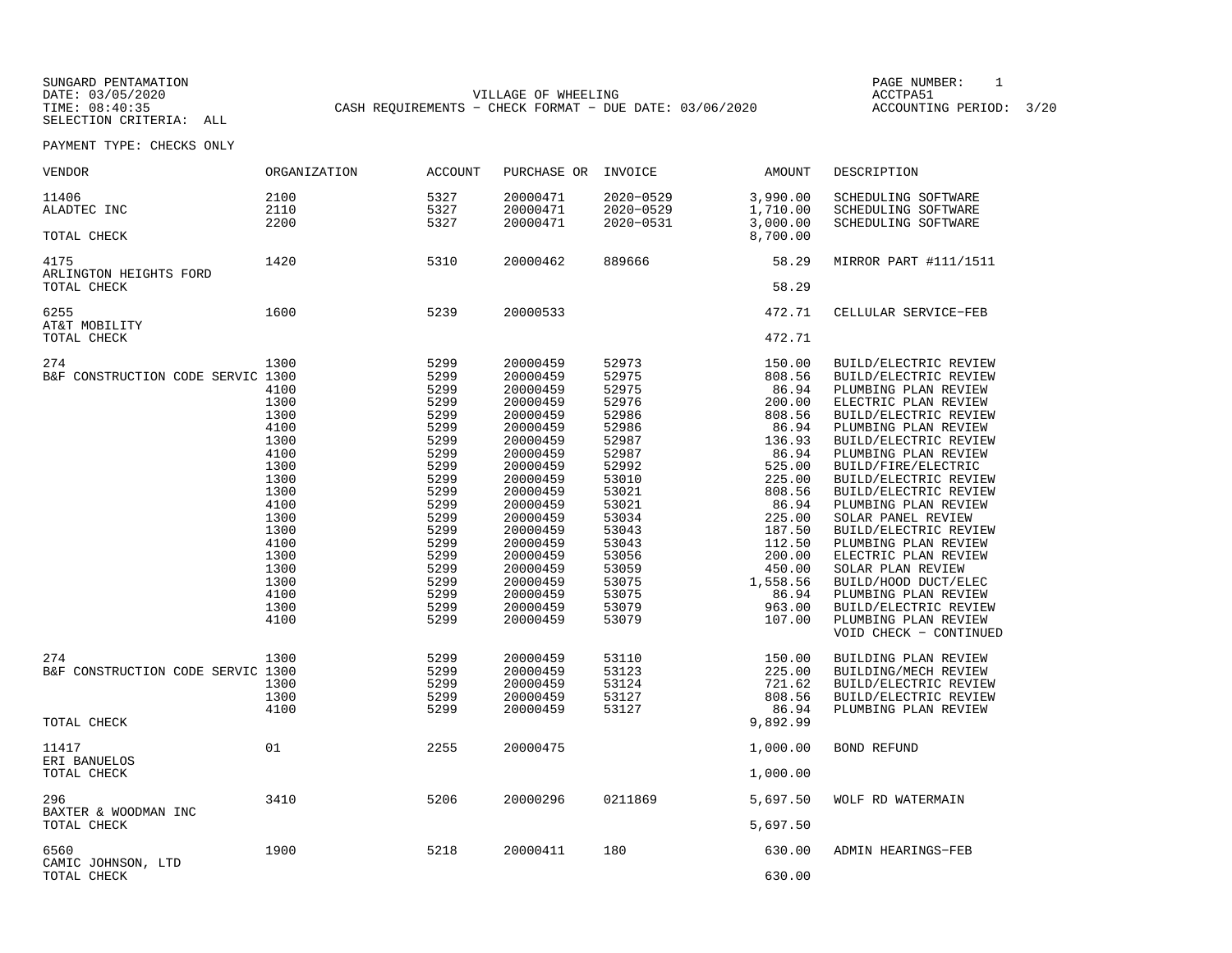SUNGARD PENTAMATION PAGE NUMBER: 2DATE: 03/05/2020 VILLAGE OF WHEELING ACCTPA51SELECTION CRITERIA: ALL

ACCOUNTING PERIOD: 3/20

PAYMENT TYPE: CHECKS ONLY

| VENDOR                                                    | ORGANIZATION | <b>ACCOUNT</b> | PURCHASE OR          | INVOICE          | AMOUNT                             | DESCRIPTION                               |
|-----------------------------------------------------------|--------------|----------------|----------------------|------------------|------------------------------------|-------------------------------------------|
| 1913<br>COMPASS MINERALS AMERICA INC 11<br>TOTAL CHECK    | 11           | 5303<br>5303   | 19002325<br>19002325 | 590583<br>591381 | 24,615.91<br>3,436.13<br>28,052.04 | ROCK SALT PURCHASE<br>ROCK SALT PURCHASE  |
| 5842<br>COOK COUNTY RECORDER OF DEED                      | 1900         | 5230           | 20000511             | 3491312020       | 133.00                             | RECORDING FEES                            |
| TOTAL CHECK                                               |              |                |                      |                  | 133.00                             |                                           |
| 5717<br>COSTAR REALTY INFORMATION IN<br>TOTAL CHECK       | 1600         | 5302           | 20000098             | 110820786-1      | 685.76<br>685.76                   | PROPERTY SEARCH-MAR                       |
| 11159<br>CRYSTAL MAINTENANCE SERVICES 1220<br>TOTAL CHECK | 2200         | 5311<br>5215   | 20000516<br>20000171 | 26547<br>26605   | 850.00<br>6,635.00<br>7,485.00     | ADDTL CLEANING-FD<br>CLEANING SERVICE-MAR |
| 6413                                                      | 4330         | 5206           | 20000290             | $20 - 6344$      | 4,700.00                           | TANK 5 SPECIFICATIONS                     |
| DIXON ENGINEERING INC<br>TOTAL CHECK                      |              |                |                      |                  | 4,700.00                           |                                           |
| 801                                                       | 2200         | 5205           | 20000444             |                  | 2,310.00                           | HAZ MAT CONFERENCE                        |
| EMERY & ASSOCIATES INC<br>TOTAL CHECK                     |              |                |                      |                  | 2,310.00                           |                                           |
| 11403<br>ENERGENECS INC                                   | 4100         | 5237           | 20000453             | 0039632-IN       | 1,268.75                           | SCADA REPAIR                              |
| TOTAL CHECK                                               |              |                |                      |                  | 1,268.75                           |                                           |
| 11421<br>GALVEZ, MARIA G<br>TOTAL CHECK                   | 40           | 2207           |                      | 909 VALLEY S     | 68.46<br>68.46                     | WATER BILL REFUND                         |
| 11212                                                     | 1300         | 5299           | 20000337             | 2980102          | 4,868.50                           | CD DIRECTOR 2/16&2/23                     |
| GOVTEMPSUSA LLC<br>TOTAL CHECK                            |              |                |                      |                  | 4,868.50                           |                                           |
| 11415                                                     | 40           | 2207           |                      | 87 CANTAL CT     | 54.66                              | WATER BILL REFUND                         |
| HANSON, ERIC<br>TOTAL CHECK                               |              |                |                      |                  | 54.66                              |                                           |
| 9344                                                      | 3500         | 5502           | 19001615             | 2                | 100,856.52                         | DUNDEE RD SEWER-FINAL                     |
| HOERR CONSTRUCTION INC<br>TOTAL CHECK                     |              |                |                      |                  | 100,856.52                         |                                           |
| 9548                                                      | 5500         | 5299           | 20000527             | 9812002084       | 2,120.00                           | CONGREGATE MEALS-FEB                      |
| HOFFMAN HOUSE CATERING<br>TOTAL CHECK                     |              |                |                      |                  | 2,120.00                           |                                           |
| 1268                                                      | 1220         | 5310           | 20000446             | 49920336         | 127.95                             | BATTERY #703                              |
| IBS NORTH CHICAGO<br>TOTAL CHECK                          |              |                |                      |                  | 127.95                             |                                           |
| 6386                                                      | 51           | 5213           | 20000522             |                  | 1,575.04                           | WORK COMP ASSESSMENT                      |
| IL WORKERS' COMPENSATION COM<br>TOTAL CHECK               |              |                |                      |                  | 1,575.04                           |                                           |

CASH REQUIREMENTS - CHECK FORMAT - DUE DATE: 03/06/2020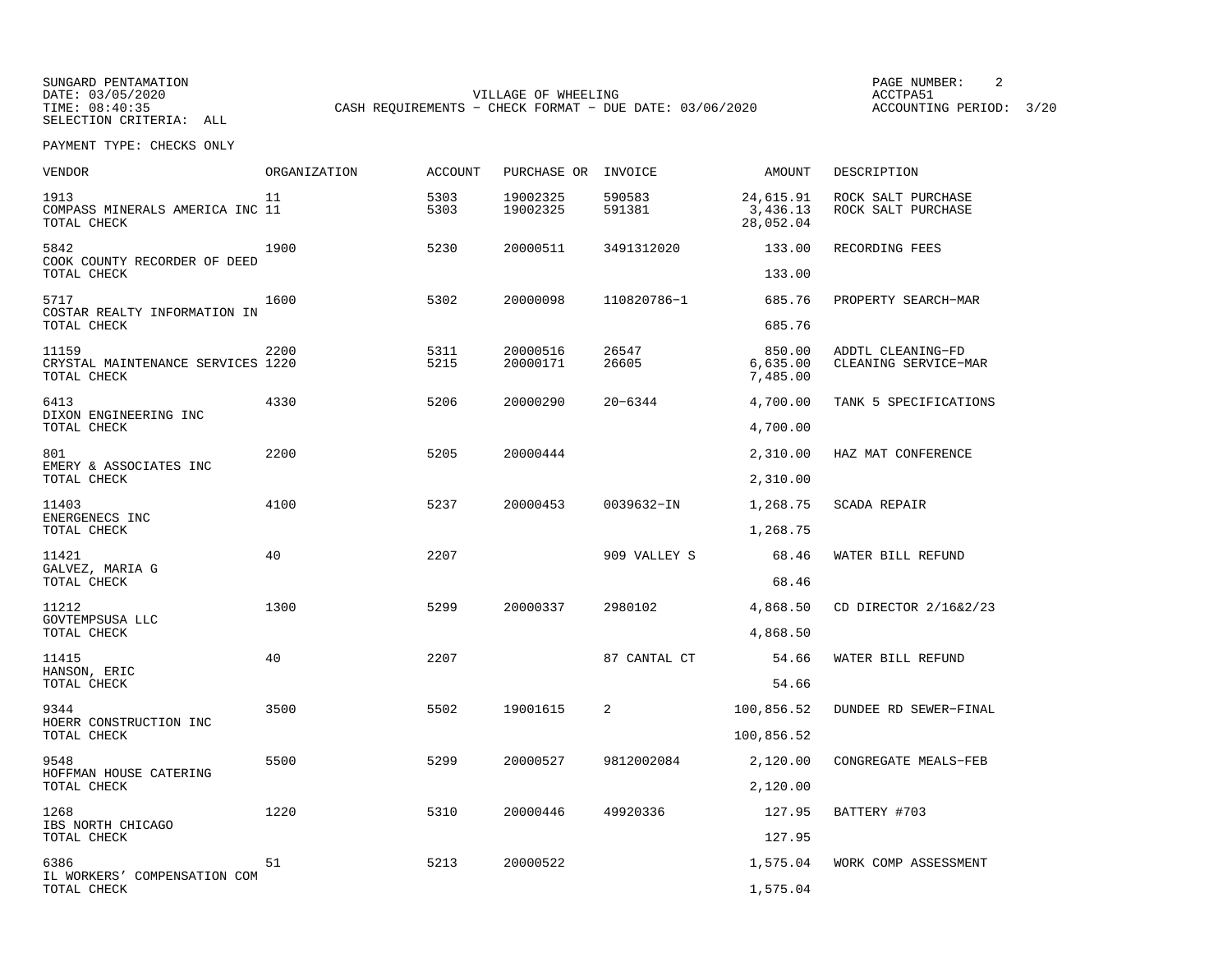SUNGARD PENTAMATION PAGE NUMBER: 3

SELECTION CRITERIA: ALL

DATE: 03/05/2020 VILLAGE OF WHEELING ACCTPA51CASH REQUIREMENTS - CHECK FORMAT - DUE DATE: 03/06/2020

ACCOUNTING PERIOD: 3/20

PAYMENT TYPE: CHECKS ONLY

| VENDOR                                                   | ORGANIZATION | <b>ACCOUNT</b> | PURCHASE OR INVOICE  |                    | AMOUNT                           | DESCRIPTION                 |
|----------------------------------------------------------|--------------|----------------|----------------------|--------------------|----------------------------------|-----------------------------|
| 5421<br>ILLINOIS FIRE SERVICE ADMIN                      | 2200         | 5222           | 20000403             |                    | 55.00                            | MEMBERSHIP DUES             |
| TOTAL CHECK                                              |              |                |                      |                    | 55.00                            |                             |
| 3254<br>INTERNATIONAL CODE COUNCIL<br>TOTAL CHECK        | 1300         | 5302           | 20000455             | 1001154718         | 559.47<br>559.47                 | CODE BOOKS                  |
| 7051<br>MID AMERICAN WATER OF WAUCON 4100<br>TOTAL CHECK | 4100         | 5344<br>5344   | 20000448<br>20000450 | 225801W<br>225992W | 2,244.00<br>1,885.00<br>4,129.00 | WATER VALVES<br>WATER VALVE |
| 7094                                                     | 2200         | 5310           | 20000441             | 01P583199          | 470.49                           | GASKET/INJECTOR #622        |
| NORTHWEST TRUCKS INC<br>TOTAL CHECK                      |              |                |                      |                    | 470.49                           |                             |
| 11407                                                    | 4100         | 5243           | 20000457             | 20425              | 2,220.00                         | PUMP HOUSE REPAIR           |
| NUCORE ELECTRIC INC<br>TOTAL CHECK                       |              |                |                      |                    | 2,220.00                         |                             |
| 1973                                                     | 1300         | 5222           | 20000458             |                    | 50.00                            | MEMBERSHIP DUES             |
| NWBOCA<br>TOTAL CHECK                                    |              |                |                      |                    | 50.00                            |                             |
| 3092                                                     | 1500         | 5318           | 20000447             | 425145111001       | 80.08                            | OFFICE SUPPLIES             |
| OFFICE DEPOT<br>TOTAL CHECK                              |              |                |                      |                    | 80.08                            |                             |
| 3194                                                     | 4200         | 5237           | 20000500             | 72151              | 441.00                           | WIRELESS SERVICE            |
| OMNI-SITE<br>TOTAL CHECK                                 |              |                |                      |                    | 441.00                           |                             |
| 2018                                                     | 1600         | 5201           | 20000470             | 42670              | 82.50                            | PUBLIC HEARING NOTICE       |
| PADDOCK PUBLICATIONS<br>TOTAL CHECK                      |              |                |                      |                    | 82.50                            |                             |
| 9895                                                     | 1800         | 5226           | 20000514             |                    | 550.00                           | PRE-EMPLOY PSYCH EXAM       |
| PERSONNEL STRATEGIES LLC<br>TOTAL CHECK                  |              |                |                      |                    | 550.00                           |                             |
| 10729                                                    | 01           | 4412           | 20000529             | $2019 - 28$        | 417.00                           | HEARING FEE REFUND          |
| PITA INN<br>TOTAL CHECK                                  |              |                |                      |                    | 417.00                           |                             |
| 11420                                                    | 40           | 2207           |                      | 737 S DENNIS       | 54.88                            | WATER BILL REFUND           |
| LUIS RIVERA<br>TOTAL CHECK                               |              |                |                      |                    | 54.88                            |                             |
| 11342                                                    | 1750         | 5207           | 20000466             | 202001097          | 2,100.00                         | AV CONSULTING SERVICES      |
| SHEN MILSOM & WILKE, LLC<br>TOTAL CHECK                  |              |                |                      |                    | 2,100.00                         |                             |
|                                                          |              |                |                      |                    |                                  |                             |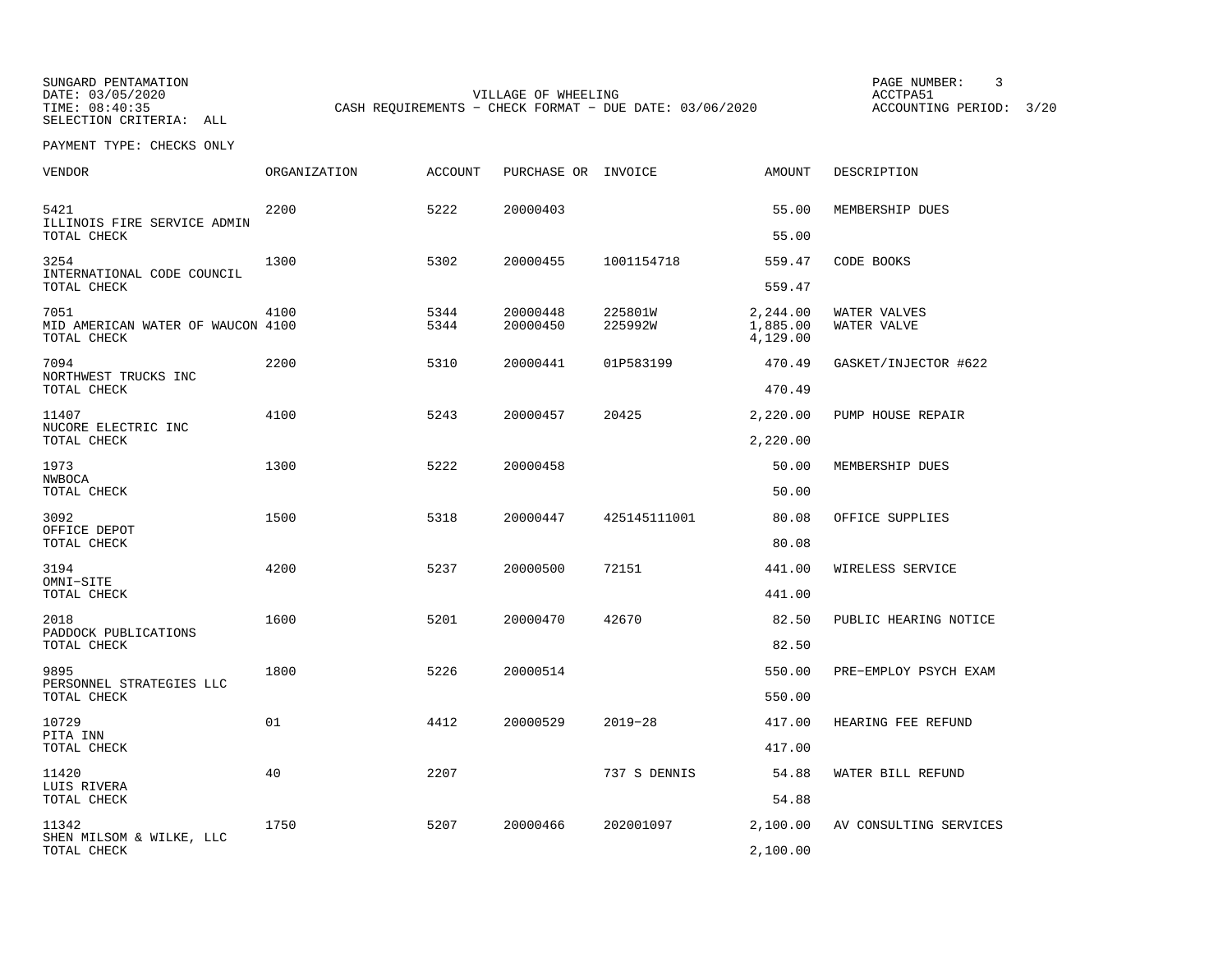SUNGARD PENTAMATION PAGE NUMBER: 4SELECTION CRITERIA: ALL

DATE: 03/05/2020 VILLAGE OF WHEELING ACCTPA51TIME: 08:40:35 CASH REQUIREMENTS - CHECK FORMAT - DUE DATE: 03/06/2020

ACCOUNTING PERIOD: 3/20

PAYMENT TYPE: CHECKS ONLY

| VENDOR                                                                                                    | <b>ORGANIZATION</b>                          | <b>ACCOUNT</b>                               | PURCHASE OR                                                          | INVOICE                                            | AMOUNT                                                          | DESCRIPTION                                                                                                                               |
|-----------------------------------------------------------------------------------------------------------|----------------------------------------------|----------------------------------------------|----------------------------------------------------------------------|----------------------------------------------------|-----------------------------------------------------------------|-------------------------------------------------------------------------------------------------------------------------------------------|
| 2509<br>T O P S IN DOG TRAINING CORP<br>TOTAL CHECK                                                       | 2100                                         | 5317                                         | 20000251                                                             | 21242                                              | 322.00<br>322.00                                                | K9 TRAINING-FEB                                                                                                                           |
| 11402<br>TAHPI INC<br>TOTAL CHECK                                                                         | 51<br>51                                     | 1501<br>5206                                 | 20000369<br>20000369                                                 | 1320<br>1320                                       | 1,137.50<br>12,512.50<br>13,650.00                              | TAHPI SERVICE CONTRACT<br>TAHPI SERVICE CONTRACT                                                                                          |
| 11382<br>TERRACON CONSULTANTS INC<br>TOTAL CHECK                                                          | 3420                                         | 5299                                         | 20000162                                                             | TD23958                                            | 6, 200.00<br>6, 200.00                                          | GEO TECHNICAL SERVICES FC                                                                                                                 |
| 2573<br>THIRD MILLENNIUM ASSOCIATES<br>TOTAL CHECK                                                        | 1160<br>4100<br>4200<br>1160<br>4100<br>4200 | 5228<br>5228<br>5228<br>5227<br>5227<br>5227 | 20000005<br>20000005<br>20000005<br>20000006<br>20000006<br>20000006 | 24471<br>24471<br>24471<br>24471<br>24471<br>24471 | 32.58<br>868.70<br>184.60<br>2.43<br>64.68<br>13.74<br>1,166.73 | PRINT WATER BILLS-FEB<br>PRINT WATER BILLS-FEB<br>PRINT WATER BILLS-FEB<br>WATER BILL POSTAGE<br>WATER BILL POSTAGE<br>WATER BILL POSTAGE |
| 2666<br>UPS.<br>TOTAL CHECK                                                                               | 1600                                         | 5227                                         | 20000001                                                             | 328T1T090                                          | 25.89<br>25.89                                                  | OVERNIGHT DELIVERY                                                                                                                        |
| 11419<br>VILLA, GABRIEL<br>TOTAL CHECK                                                                    | 40                                           | 2207                                         |                                                                      | 240 CINDY LN                                       | 21.78<br>21.78                                                  | WATER BILL REFUND                                                                                                                         |
| 3653<br>WEST SIDE TRACTOR SALES<br>TOTAL CHECK                                                            | 4100<br>4100                                 | 5310<br>5310                                 | 20000443<br>20000463                                                 | W79886<br>W80025                                   | 155.80<br>446.69<br>602.49                                      | FILTERS #844<br>BELT/TENSIONER #844                                                                                                       |
| 10736<br>WHEELING COMMERCIAL DEVELOPM<br>TOTAL CHECK                                                      | 1170                                         | 5232                                         | 20000004                                                             |                                                    | 500.00<br>500.00                                                | METRA LOT MAINT.-MAR                                                                                                                      |
| 8465<br>ILETSB EXEC INST - WIU<br>TOTAL CHECK                                                             | 2100                                         | 5205                                         | 20000486                                                             | 65101454                                           | 100.00<br>100.00                                                | TRAINING                                                                                                                                  |
| TOTAL CASHABLE CHECKS<br>TOTAL EFT VOUCHERS                                                               |                                              |                                              |                                                                      |                                                    | 214, 555.48<br>.00                                              |                                                                                                                                           |
| TOTAL REPORT<br>TOTAL NUMBER OF CHECKS TO BE ISSUED - 44<br>TOTAL NUMBER OF EFT VOUCHERS TO BE ISSUED - 0 |                                              |                                              |                                                                      |                                                    | 214, 555.48                                                     |                                                                                                                                           |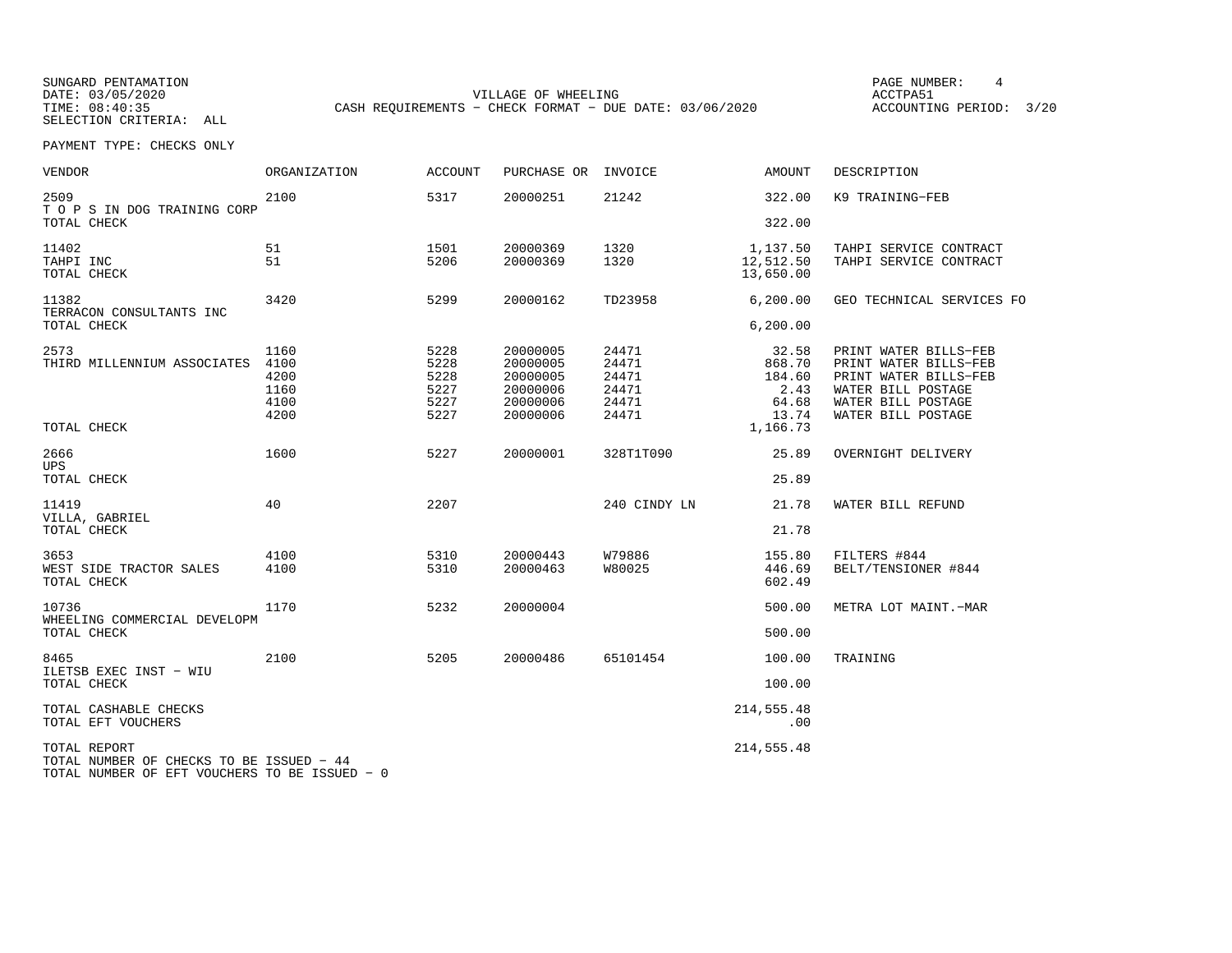SELECTION CRITERIA: ALL

SUNGARD PENTAMATION PAGE NUMBER: 1DATE: 03/05/2020 VILLAGE OF WHEELING ACCTPA51CASH REQUIREMENTS - CHECK FORMAT - DUE DATE: 03/06/2020

ACCOUNTING PERIOD: 3/20

PAYMENT TYPE: EFT ONLY

| VENDOR                                     | <b>ORGANIZATION</b>                  | <b>ACCOUNT</b>                       | PURCHASE OR                                              | INVOICE                                                                      | <b>AMOUNT</b>                                     | DESCRIPTION                                                                  |
|--------------------------------------------|--------------------------------------|--------------------------------------|----------------------------------------------------------|------------------------------------------------------------------------------|---------------------------------------------------|------------------------------------------------------------------------------|
| 8727<br>AEREX PEST CONTROL                 | 1300                                 | 5210                                 | 20000222                                                 | 2318680                                                                      | 420.00                                            | PEST CONTROL-FEB                                                             |
| TOTAL VOUCHER                              |                                      |                                      |                                                          |                                                                              | 420.00                                            |                                                                              |
| 8768<br>AFSCME COUNCIL 31<br>TOTAL VOUCHER | 50                                   | 2124                                 |                                                          |                                                                              | 886.40<br>886.40                                  | DED:094 AFSCME DUE                                                           |
|                                            |                                      |                                      |                                                          |                                                                              |                                                   |                                                                              |
| 10131<br>ANDY FRAIN SERVICES INC           | 2100                                 | 5299                                 | 20000473                                                 | 285806                                                                       | 7,484.19                                          | CROSSING GUARDS-JAN                                                          |
| TOTAL VOUCHER                              |                                      |                                      |                                                          |                                                                              | 7,484.19                                          |                                                                              |
| 8751<br>CIORBA GROUP INC<br>TOTAL VOUCHER  | 3600<br>3600                         | 5206<br>5206                         | 19001270<br>20000305                                     | 0024727<br>0024743                                                           | 1,760.28<br>2,175.00<br>3,935.28                  | INDUSTRIAL LN PROJECT<br>RECORD DRAWINGS                                     |
| 11418<br>BROCK COTE                        | 1420<br>1430<br>1420<br>1430         | 5106<br>5106<br>5106<br>5106         | 20000504<br>20000504<br>20000507<br>20000507             |                                                                              | 40.98<br>40.97<br>37.50<br>37.00                  | UNIFORM ITEMS<br>UNIFORM ITEMS<br>UNIFORM ITEMS<br>UNIFORM ITEMS             |
| TOTAL VOUCHER                              |                                      |                                      |                                                          |                                                                              | 156.45                                            |                                                                              |
| 10555<br>DYNEGY ENERGY SERVICES LLC        | 1170<br>1420<br>1430<br>4100<br>4200 | 5209<br>5209<br>5209<br>5209<br>5209 | 20000361<br>20000361<br>20000361<br>20000361<br>20000361 | 274716520021<br>274716520021<br>274716520021<br>274716520021<br>274716520021 | 415.38<br>18.94<br>233.97<br>9,192.06<br>1,282.82 | ELECTRIC-FEB<br>ELECTRIC-FEB<br>ELECTRIC-FEB<br>ELECTRIC-FEB<br>ELECTRIC-FEB |
| TOTAL VOUCHER                              |                                      |                                      |                                                          |                                                                              | 11, 143. 17                                       |                                                                              |
| 10008<br>GAS DEPOT INC<br>TOTAL VOUCHER    | 01<br>01                             | 1551<br>1551                         | 20000491<br>20000491                                     | 78221<br>78222                                                               | 10,679.28<br>4,563.64<br>15,242.92                | FUEL FOR FLEET<br>FUEL FOR FLEET                                             |
| 6024<br>HAEGER ENGINEERING LLC             | 4510                                 | 5223                                 | 19002103                                                 | 85066                                                                        | 1,510.00                                          | ENG DUNHURST SEWER                                                           |
| TOTAL VOUCHER                              |                                      |                                      |                                                          |                                                                              | 1,510.00                                          |                                                                              |
| 7771<br>INDUSTRIAL SYSTEMS LTD             | 11                                   | 5303                                 | 20000313                                                 | 22465                                                                        | 2,610.00                                          | HOT BRINE                                                                    |
| TOTAL VOUCHER                              |                                      |                                      |                                                          |                                                                              | 2,610.00                                          |                                                                              |
| 6327<br>JENNIFER WALES (KANCHES)           | 50                                   | 2138                                 |                                                          |                                                                              | 388.50                                            | DED:199 MISC DEDUC                                                           |
| TOTAL VOUCHER                              |                                      |                                      |                                                          |                                                                              | 388.50                                            |                                                                              |
| 11118<br>MARK JOHNSTON JR<br>TOTAL VOUCHER | 1420<br>1430                         | 5106<br>5106                         | 20000501<br>20000501                                     |                                                                              | 100.42<br>100.41<br>200.83                        | UNIFORM ITEMS<br>UNIFORM ITEMS                                               |
| 11416<br>VELESSARIOS KERAMIDAS             | 1240                                 | 5106                                 | 20000474                                                 |                                                                              | 650.00                                            | ANNUAL TOOL ALLOWANCE PER                                                    |
| TOTAL VOUCHER                              |                                      |                                      |                                                          |                                                                              | 650.00                                            |                                                                              |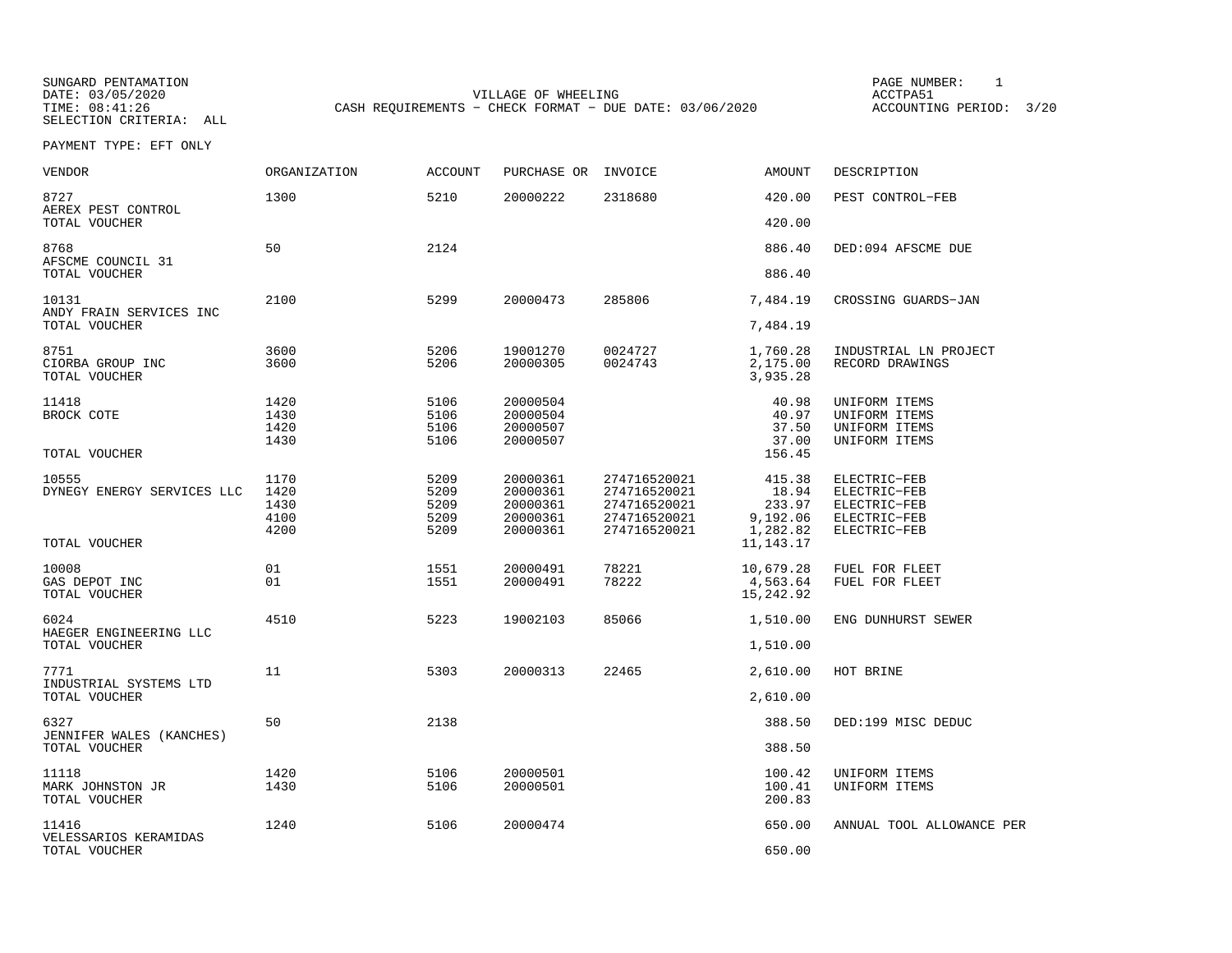SUNGARD PENTAMATION PAGE NUMBER: 2SELECTION CRITERIA: ALL

DATE: 03/05/2020 VILLAGE OF WHEELING ACCTPA51CASH REQUIREMENTS - CHECK FORMAT - DUE DATE: 03/06/2020

ACCOUNTING PERIOD: 3/20

PAYMENT TYPE: EFT ONLY

| VENDOR                                       | ORGANIZATION         | <b>ACCOUNT</b>       | PURCHASE OR                      | INVOICE                    | AMOUNT                           | DESCRIPTION                                              |
|----------------------------------------------|----------------------|----------------------|----------------------------------|----------------------------|----------------------------------|----------------------------------------------------------|
| 11198<br>METROPOLITAN ALLIANCE OF POL        | 50                   | 2108                 |                                  |                            | 1,456.00                         | DED:096A MAP DUES                                        |
| TOTAL VOUCHER                                |                      |                      |                                  |                            | 1,456.00                         |                                                          |
| 5989<br>MGP INC                              | 1600<br>4100<br>4200 | 5207<br>5207<br>5207 | 20000351<br>20000351<br>20000351 | 5303<br>5303<br>5303       | 6,098.00<br>3,049.00<br>3,049.00 | GIS STAFFING-FEB<br>GIS STAFFING-FEB<br>GIS STAFFING-FEB |
| TOTAL VOUCHER                                |                      |                      |                                  |                            | 12,196.00                        |                                                          |
| 1869<br>NATIONWIDE RETIREMENT SOLUTI         | 50                   | 2112                 |                                  |                            | 14,551.25                        | DED:040 457 NTWIDE                                       |
| TOTAL VOUCHER                                |                      |                      |                                  |                            | 14,551.25                        |                                                          |
| 6711<br>O'REILLY AUTO PARTS<br>TOTAL VOUCHER | 1420<br>2200         | 5310<br>5310         | 20000445<br>20000445             | 3415-180246<br>3415-180246 | 11.89<br>44.29<br>56.18          | OIL/FUEL FILTERS<br>OIL/FUEL FILTERS                     |
| 10925                                        | 1900                 | 5218                 | 18001716                         |                            | 1,500.00                         | PROSECUTOR FEE-MAR                                       |
| HYMAN RIEBMAN<br>TOTAL VOUCHER               |                      |                      |                                  |                            | 1,500.00                         |                                                          |
| 10171                                        | 2110                 | 5205                 | 20000478                         |                            | 165.62                           | CONF. MEAL ADVANCE                                       |
| ROCELLA RODGERS<br>TOTAL VOUCHER             |                      |                      |                                  |                            | 165.62                           |                                                          |
| 2288                                         | 1300                 | 5103                 | 20000476                         | 2965991                    | 408.00                           | TEMP CD CLERK-2/1                                        |
| THE SALEM GROUP                              | 1300<br>1300         | 5103<br>5299         | 20000469<br>20000531             | 2970686<br>2975287         | 326.40<br>408.00                 | TEMP CD CLERK-2/8<br>TEMP CD CLERK-2/15                  |
| TOTAL VOUCHER                                |                      |                      |                                  |                            | 1,142.40                         |                                                          |
| 7236                                         | 2200                 | 5106                 | 20000515                         |                            | 156.23                           | WORK BOOTS                                               |
| STEPHEN SCHEFFLER<br>TOTAL VOUCHER           |                      |                      |                                  |                            | 156.23                           |                                                          |
| 1385<br><b>JON SFONDILIS</b>                 | 1600                 | 5105                 | 20000536                         |                            | 67.14                            | LUNCH MTG REIMB                                          |
| TOTAL VOUCHER                                |                      |                      |                                  |                            | 67.14                            |                                                          |
| 3904                                         | 2200                 | 5310                 | 20000442                         | IN00801012                 | 269.85                           | AIR VALVES #611                                          |
| SPARTAN MOTORS USA INC<br>TOTAL VOUCHER      |                      |                      |                                  |                            | 269.85                           |                                                          |
| 6135                                         | 2100                 | 5105                 | 20000489                         |                            | 118.30                           | TRAINING MEAL REIMB.                                     |
| ANDREW TEICHEN<br>TOTAL VOUCHER              |                      |                      |                                  |                            | 118.30                           |                                                          |
| 8703                                         | 1600                 | 5227                 | 20000535                         |                            | 2,568.30                         | MAIL/POSTAGE-FEB                                         |
| THE UPS STORE #0463<br>TOTAL VOUCHER         |                      |                      |                                  |                            | 2,568.30                         |                                                          |
| 4013                                         | 2100                 | 5205                 | 20000479                         |                            | 165.62                           | CONF. MEAL ADVANCE                                       |
| <b>JACEK TRZEBUNIA</b><br>TOTAL VOUCHER      |                      |                      |                                  |                            | 165.62                           |                                                          |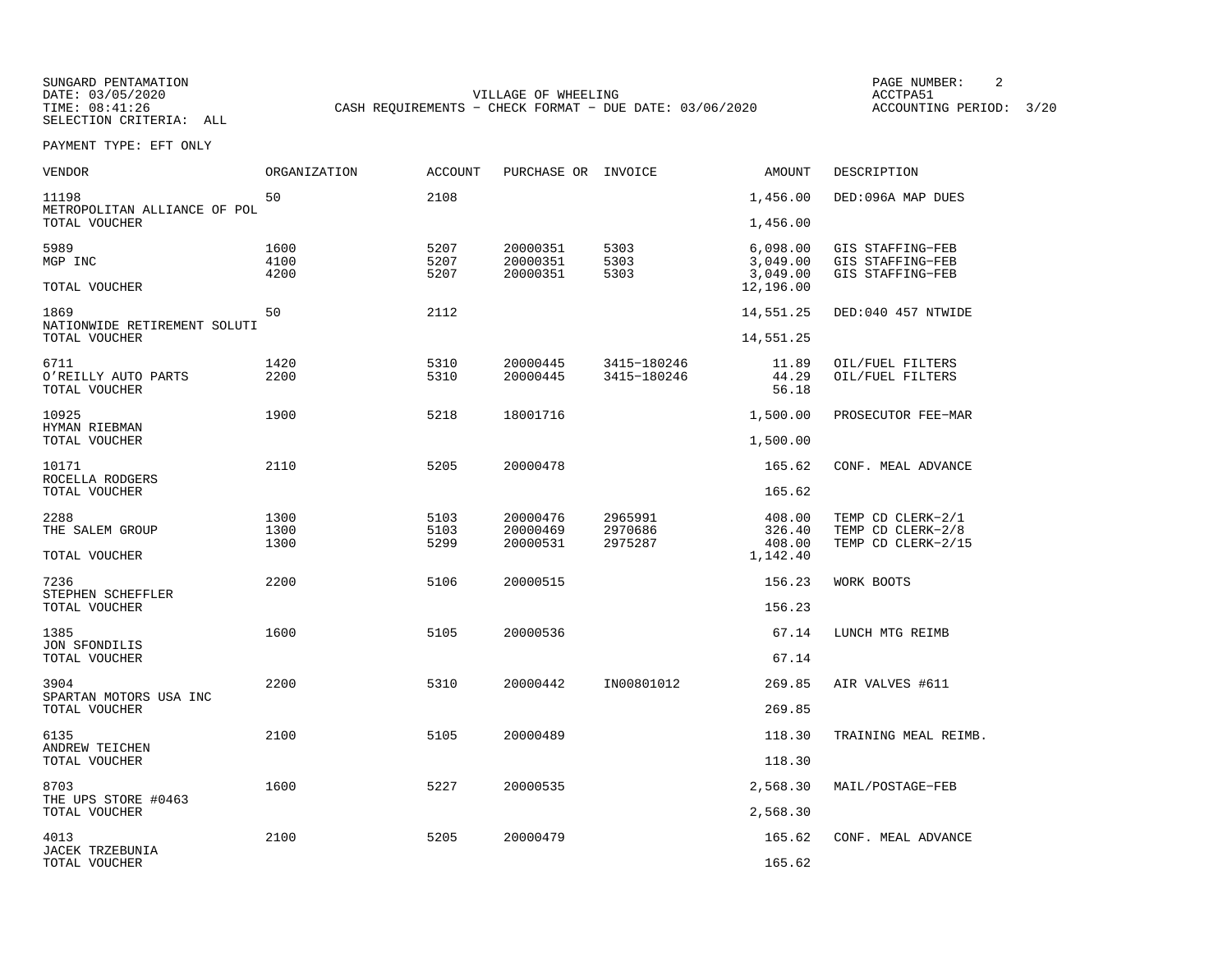SUNGARD PENTAMATION PAGE NUMBER: 3

SELECTION CRITERIA: ALL

DATE: 03/05/2020 VILLAGE OF WHEELING ACCTPA51TIME: 08:41:26 CASH REQUIREMENTS - CHECK FORMAT - DUE DATE: 03/06/2020

ACCOUNTING PERIOD: 3/20

PAYMENT TYPE: EFT ONLY

| <b>VENDOR</b>                                           | <b>ORGANIZATION</b> | <b>ACCOUNT</b> | PURCHASE OR INVOICE |      | AMOUNT            | DESCRIPTION        |
|---------------------------------------------------------|---------------------|----------------|---------------------|------|-------------------|--------------------|
| 2735<br>WHEELING FIRE PENSION FUND                      | 50                  | 2107           |                     |      | 19,143.19         | DED:012 FIRE PENS  |
| TOTAL VOUCHER                                           |                     |                |                     |      | 19, 143. 19       |                    |
| 2792<br>WHEELING FIREFIGHTER'S ASSN                     | 50                  | 2111           |                     |      | 1,915.65          | DED:091 FF ASC DUE |
| TOTAL VOUCHER                                           |                     |                |                     |      | 1,915.65          |                    |
| 2736<br>WHEELING POLICE PENSION FUND                    | 50                  | 2106           |                     |      | 21,370.97         | DED:011 POL PENS   |
| TOTAL VOUCHER                                           |                     |                |                     |      | 21,370.97         |                    |
| 4441<br>KATHY WHITEHEAD                                 | 2100                | 5205           | 20000477            |      | 165.62            | CONF. MEAL ADVANCE |
| TOTAL VOUCHER                                           |                     |                |                     |      | 165.62            |                    |
| 2853<br>ZIP SPECIALTIES INC                             | 1300                | 5317           | 20000454            | 3427 | 46.08             | NAME PLATE         |
| TOTAL VOUCHER                                           |                     |                |                     |      | 46.08             |                    |
| TOTAL CASHABLE CHECKS<br>TOTAL EFT VOUCHERS             |                     |                |                     |      | .00<br>121,682.14 |                    |
|                                                         |                     |                |                     |      |                   |                    |
| TOTAL REPORT<br>TOTAL NUMBER OF CHECKS TO BE ISSUED - 0 |                     |                |                     |      | 121,682.14        |                    |

TOTAL NUMBER OF EFT VOUCHERS TO BE ISSUED − 30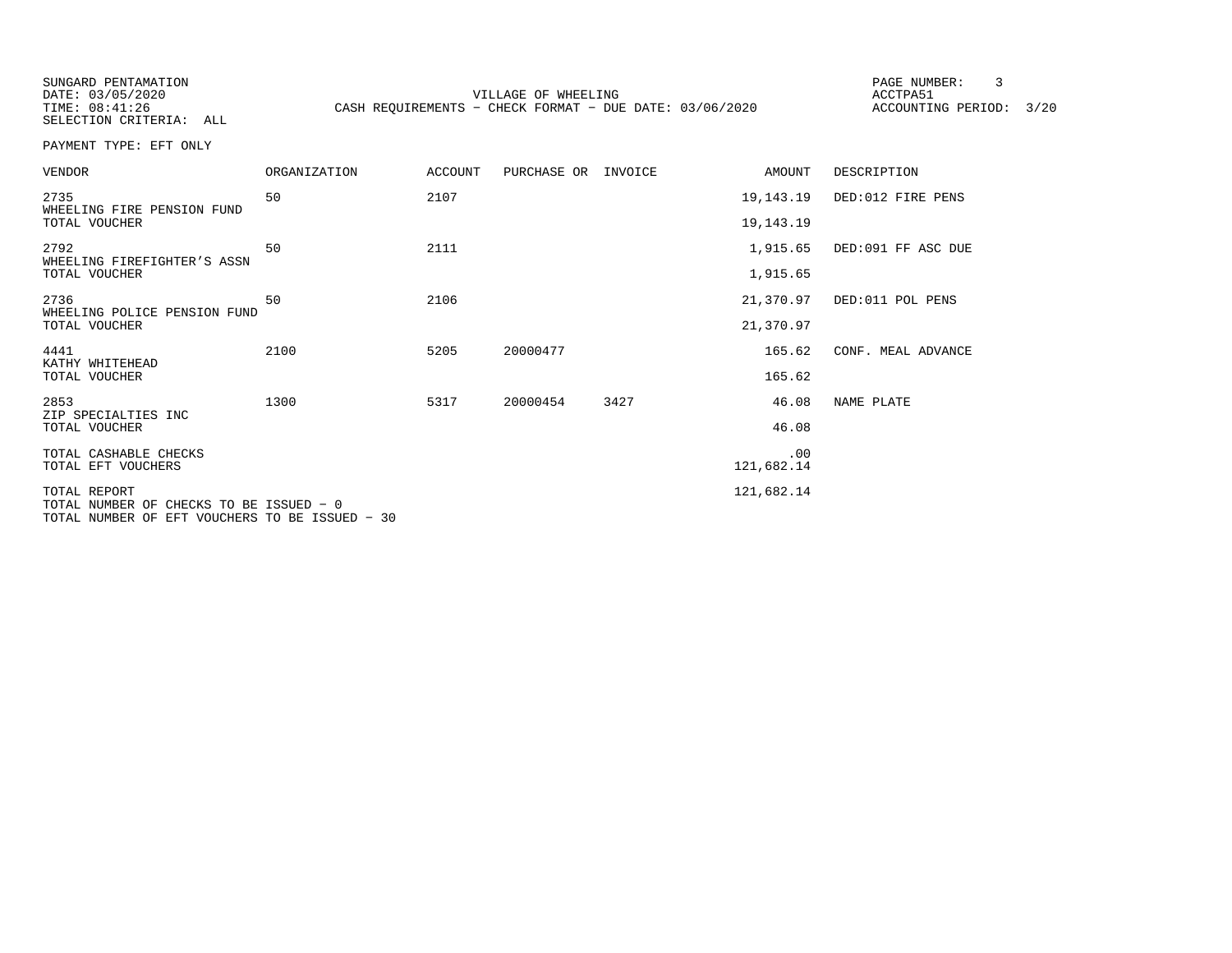#### SUNGARD PENTAMATION PAGE NUMBER: 1 DATE: 03/04/2020 VILLAGE OF WHEELING DAILY51TIME: 15:02:42 MANUAL CHECK ACTIVITY

SELECTION CRITERIA:ACCOUNTING PERIOD: 2/20

FUND − 01 − GENERAL FUND

| ORGANIZATION                                                                     | <b>ACCOUNT</b><br>CONTROL | VENDOR<br>DESCRIPTION                             | 1099 PURCHASE ORDE TRANSACT PROJ/TAS CASH ACCT<br>T/C INVOICE | CHK DATE ACCOUNT     | CHECK NO        | SALES TAX<br>USE TAX | DISC DATE<br>DISC AMT | CHECK AMT<br>NET PAYABLE |
|----------------------------------------------------------------------------------|---------------------------|---------------------------------------------------|---------------------------------------------------------------|----------------------|-----------------|----------------------|-----------------------|--------------------------|
| 01                                                                               | 2011<br><b>BS0220</b>     | IPBC<br>FEB HEALTH PREMIUMS 20                    | $_{\rm N}$                                                    | 02/03/20<br>02/03/20 | 1003<br>2020025 | 0.00<br>0.00         | 0.00                  | 107978.23<br>107978.23   |
| 01                                                                               | 2011<br><b>BS0220</b>     | GUARDIAN<br>MAR DENTAL PREMIUM                    | N<br>20                                                       | 02/26/20<br>02/26/20 | 1003<br>2020046 | 0.00<br>0.00         | 0.00                  | 708.36<br>708.36         |
| TOTAL GENERAL FUND CHECK AMT<br>TOTAL GENERAL FUND NET PAYABLE                   |                           |                                                   |                                                               |                      |                 |                      |                       | 108686.59<br>108686.59   |
| 1160                                                                             | 5227<br><b>BS0220</b>     | POSTMASTER PERMIT 3 N<br>FEB WATER BILL POST 20   |                                                               | 02/27/20<br>02/27/20 | 1003<br>2020048 | 0.00<br>0.00         | 0.00                  | 48.58<br>48.58           |
| 1160                                                                             | 5231<br><b>BS0220</b>     | SOLID WASTE AGCY NOR N<br>MAR SWANCC FEES         | 20                                                            | 02/21/20<br>02/21/20 | 1003<br>2020042 | 0.00<br>0.00         | 0.00                  | 37921.16<br>37921.16     |
| 1160                                                                             | 5231<br><b>BS0220</b>     | SOLID WASTE AGCY NOR N<br>2019 TRUE UP (3 OF 4 20 |                                                               | 02/21/20<br>02/21/20 | 1003<br>2020042 | 0.00<br>0.00         | 0.00                  | 9583.43<br>9583.43       |
| TOTAL VENDOR CHECK AMT<br>TOTAL VENDOR NET PAYABLE                               |                           |                                                   |                                                               |                      |                 |                      |                       | 47504.59<br>47504.59     |
| TOTAL SOLID WASTE SYSTEM CHECK AMT<br>TOTAL SOLID WASTE SYSTEM NET PAYABLE       |                           |                                                   |                                                               |                      |                 |                      |                       | 47553.17<br>47553.17     |
| 1170                                                                             | 5236<br><b>BS0220</b>     | PASSPORT PARKING INC N<br>JAN MOBILE PAY CHARG 20 |                                                               | 02/28/20<br>02/28/20 | 1003<br>2020049 | 0.00<br>0.00         | 0.00                  | 200.54<br>200.54         |
| TOTAL COMMUTER PARKING CHECK AMT<br>TOTAL COMMUTER PARKING NET PAYABLE           |                           |                                                   |                                                               |                      |                 |                      |                       | 200.54<br>200.54         |
| 1300                                                                             | 5111<br><b>BS0220</b>     | ILL DEPT EMPLOYMENT N<br>4TH ORTR UNEMPLOYMEN 20  |                                                               | 02/12/20<br>02/12/20 | 1003<br>2020034 | 0.00<br>0.00         | 0.00                  | 972.00<br>972.00         |
| TOTAL COMMUNITY DEVELOPMENT CHECK AMT<br>TOTAL COMMUNITY DEVELOPMENT NET PAYABLE |                           |                                                   |                                                               |                      |                 |                      |                       | 972.00<br>972.00         |
| 1600                                                                             | 5227<br><b>BS0220</b>     | POSTMASTER PERMIT 3 N<br>VILLAGE NEWSLETTER       | 20                                                            | 02/20/20<br>02/20/20 | 1003<br>2020035 | 0.00<br>0.00         | 0.00                  | 2809.98<br>2809.98       |
| TOTAL ADMIN & BOT CHECK AMT<br>TOTAL ADMIN & BOT NET PAYABLE                     |                           |                                                   |                                                               |                      |                 |                      |                       | 2809.98<br>2809.98       |
| 1700                                                                             | 5299                      | DISCOVERY BENEFITS<br>BS0220 JAN PROCESSING FEE   | N<br>20                                                       | 02/25/20<br>02/25/20 | 1003<br>2020045 | 0.00<br>0.00         | 0.00                  | 364.50<br>364.50         |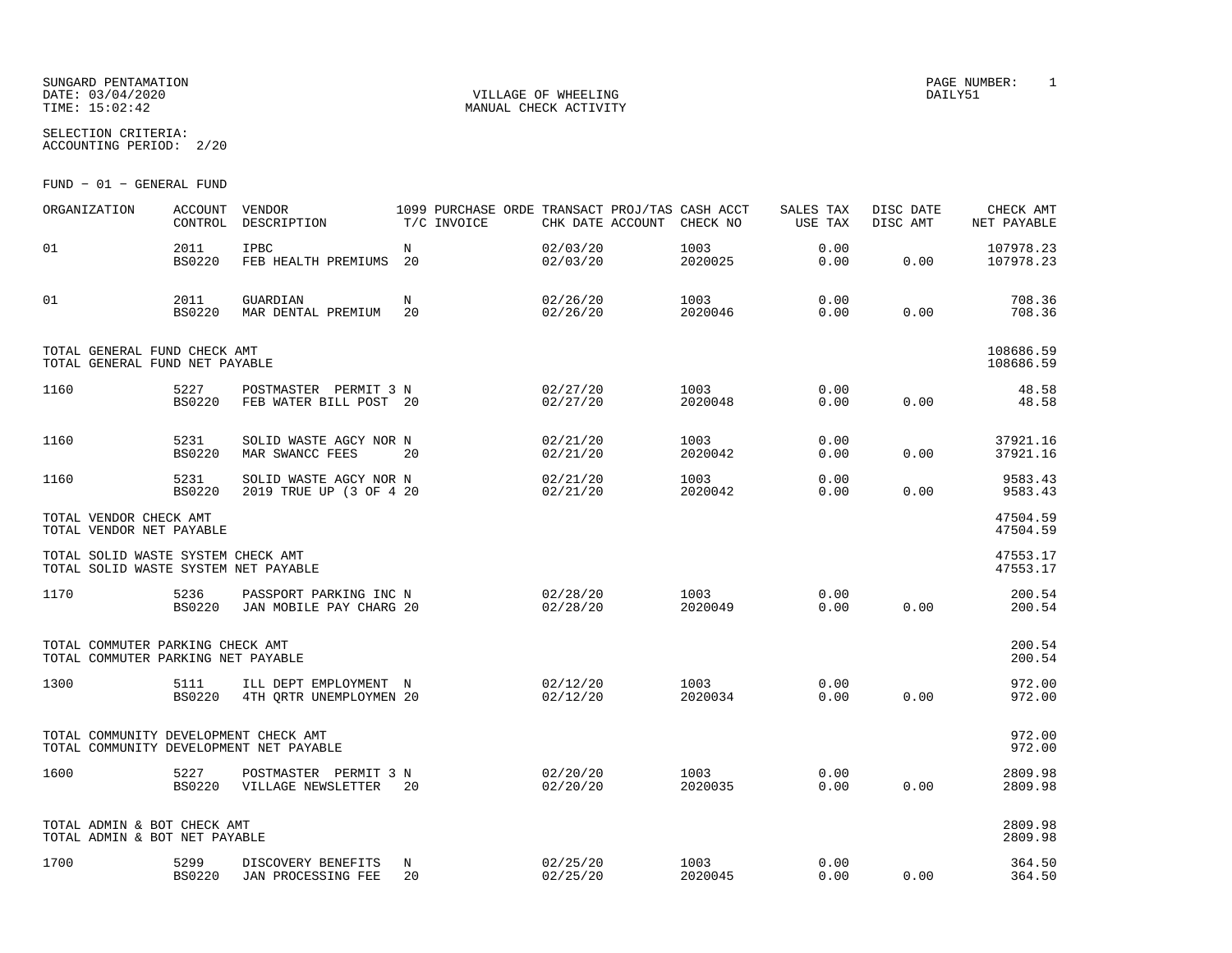| SUNGARD PENTAMATION<br>DATE: 03/04/2020<br>TIME: 15:02:42                  |             | VILLAGE OF WHEELING<br>MANUAL CHECK ACTIVITY                                   |                      | DAILY51               | 2<br>PAGE NUMBER:        |
|----------------------------------------------------------------------------|-------------|--------------------------------------------------------------------------------|----------------------|-----------------------|--------------------------|
| SELECTION CRITERIA:<br>ACCOUNTING PERIOD: 2/20                             |             |                                                                                |                      |                       |                          |
| $FUND - 01 - GENERAL FUND$                                                 |             |                                                                                |                      |                       |                          |
| ORGANIZATION<br>VENDOR<br>ACCOUNT<br>DESCRIPTION<br>CONTROL                | T/C INVOICE | 1099 PURCHASE ORDE TRANSACT PROJ/TAS CASH ACCT<br>CHK DATE ACCOUNT<br>CHECK NO | SALES TAX<br>USE TAX | DISC DATE<br>DISC AMT | CHECK AMT<br>NET PAYABLE |
| TOTAL FINANCE DEPARTMENT CHECK AMT<br>TOTAL FINANCE DEPARTMENT NET PAYABLE |             |                                                                                |                      |                       | 364.50<br>364.50         |
| TOTAL GENERAL FUND CHECK AMT<br>TOTAL GENERAL FUND NET PAYABLE             |             |                                                                                |                      |                       | 160586.78<br>160586.78   |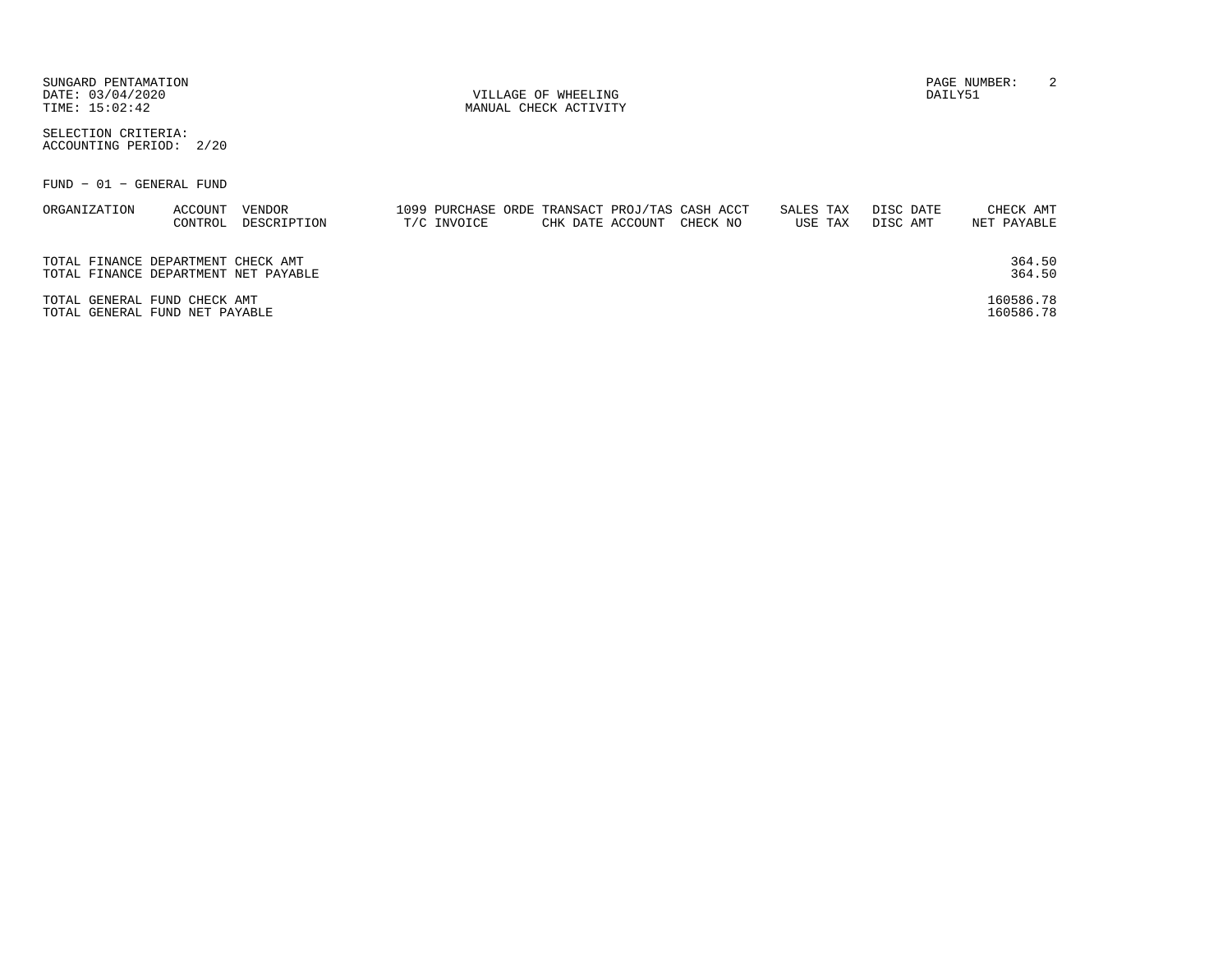SUNGARD PENTAMATION PAGE NUMBER: 3DATE: 03/04/2020 VILLAGE OF WHEELING DAILY51

MANUAL CHECK ACTIVITY

SELECTION CRITERIA:ACCOUNTING PERIOD: 2/20

FUND − 23 − 2009 GEN OBLIG BOND FUND

| ORGANIZATION                             | ACCOUNT | VENDOR                                     | 1099 PURCHASE ORDE TRANSACT PROJ/TAS CASH ACCT |                  |          | SALES TAX | DISC DATE | CHECK AMT   |
|------------------------------------------|---------|--------------------------------------------|------------------------------------------------|------------------|----------|-----------|-----------|-------------|
|                                          | CONTROL | DESCRIPTION                                | T/C INVOICE                                    | CHK DATE ACCOUNT | CHECK NO | USE TAX   | DISC AMT  | NET PAYABLE |
| 23                                       | 5624    | BANK OF AMERICA, CHI N                     |                                                | 02/03/20         | 1003     | 0.00      |           | 19183.64    |
|                                          | BS0220  | 2009 GOBOND INT                            | 20                                             | 02/03/20         | 2020024  | 0.00      | 0.00      | 19183.64    |
|                                          |         |                                            |                                                |                  |          |           |           |             |
| TOTAL 2009 GEN OBLIG BOND FUND CHECK AMT |         |                                            |                                                |                  |          |           |           | 19183.64    |
|                                          |         | TOTAL 2009 GEN OBLIG BOND FUND NET PAYABLE |                                                |                  |          |           |           | 19183.64    |
| TOTAL 2009 GEN OBLIG BOND FUND CHECK AMT |         |                                            |                                                |                  |          |           |           | 19183.64    |
|                                          |         | TOTAL 2009 GEN OBLIG BOND FUND NET PAYABLE |                                                |                  |          |           |           | 19183.64    |
|                                          |         |                                            |                                                |                  |          |           |           |             |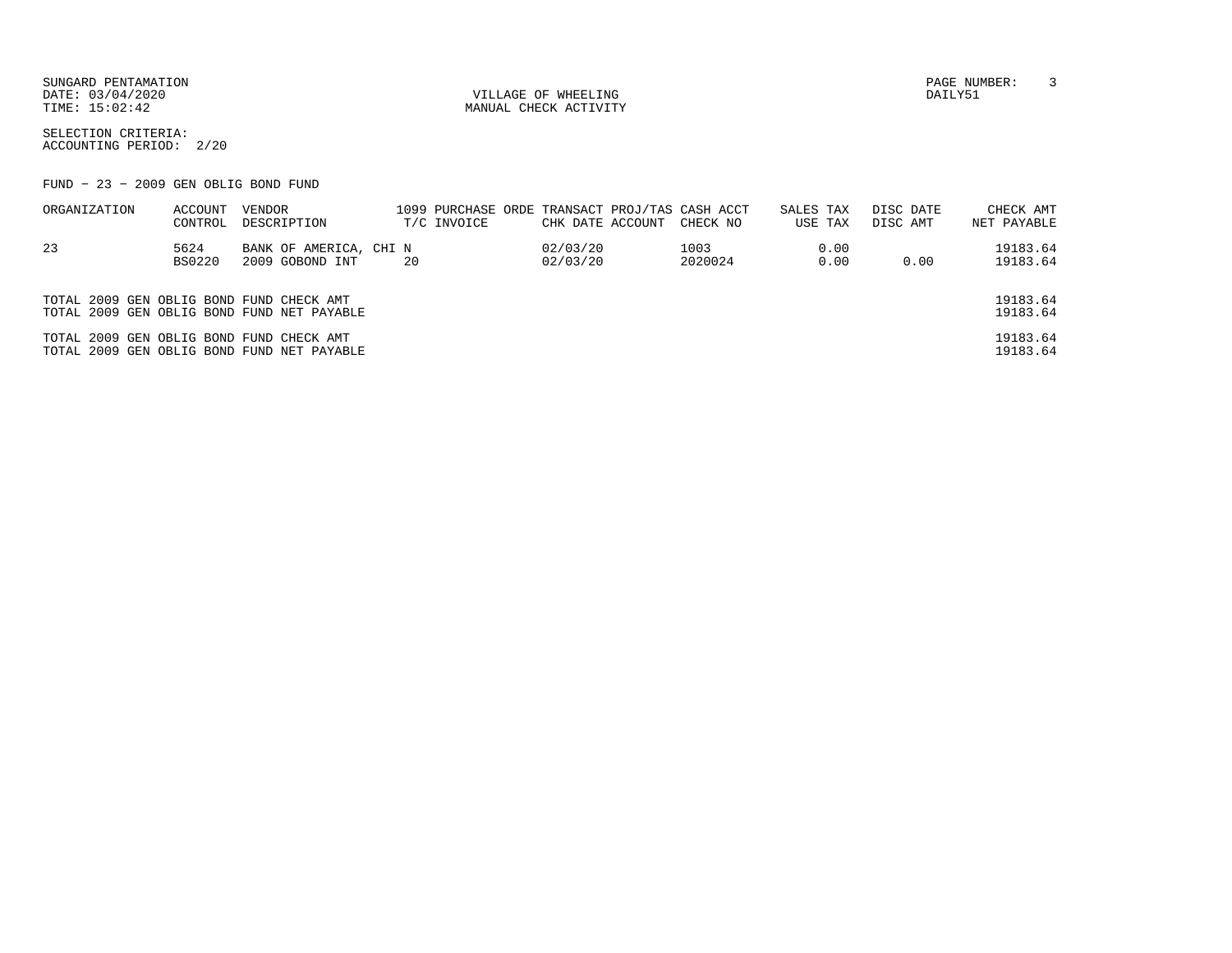SUNGARD PENTAMATION PAGE NUMBER: 4 DATE: 03/04/2020 VILLAGE OF WHEELING DAILY51

MANUAL CHECK ACTIVITY

SELECTION CRITERIA:ACCOUNTING PERIOD: 2/20

FUND − 40 − WATER AND SEWER FUND

| ORGANIZATION                                                                   | <b>ACCOUNT</b><br>CONTROL | <b>VENDOR</b><br>DESCRIPTION                    |    | 1099 PURCHASE ORDE<br>T/C INVOICE | CHK DATE ACCOUNT     | TRANSACT PROJ/TAS CASH ACCT<br>CHECK NO | SALES TAX<br>USE TAX | DISC DATE<br>DISC AMT | CHECK AMT<br>NET PAYABLE |
|--------------------------------------------------------------------------------|---------------------------|-------------------------------------------------|----|-----------------------------------|----------------------|-----------------------------------------|----------------------|-----------------------|--------------------------|
| 4100                                                                           | 5705<br><b>BS0220</b>     | NORTHWEST WATER COMM N<br>20% WATER PURCHASE    | 20 |                                   | 02/28/20<br>02/28/20 | 1003<br>2020050                         | 0.00<br>0.00         | 0.00                  | 351449.00<br>351449.00   |
| 4100                                                                           | 5227<br><b>BS0220</b>     | POSTMASTER<br>PERMIT 3 N<br>FEB WATER BILL POST | 20 |                                   | 02/27/20<br>02/27/20 | 1003<br>2020048                         | 0.00<br>0.00         | 0.00                  | 1295.36<br>1295.36       |
| TOTAL WATER DIVISION CHECK AMT<br>TOTAL WATER DIVISION NET PAYABLE             |                           |                                                 |    |                                   |                      |                                         |                      |                       | 352744.36<br>352744.36   |
| 4200                                                                           | 5227<br><b>BS0220</b>     | POSTMASTER<br>PERMIT 3 N<br>FEB WATER BILL POST | 20 |                                   | 02/27/20<br>02/27/20 | 1003<br>2020048                         | 0.00<br>0.00         | 0.00                  | 275.27<br>275.27         |
| TOTAL SEWER DIVISION CHECK AMT<br>TOTAL SEWER DIVISION NET PAYABLE             |                           |                                                 |    |                                   |                      |                                         |                      |                       | 275.27<br>275.27         |
| TOTAL WATER AND SEWER FUND CHECK AMT<br>TOTAL WATER AND SEWER FUND NET PAYABLE |                           |                                                 |    |                                   |                      |                                         |                      |                       | 353019.63<br>353019.63   |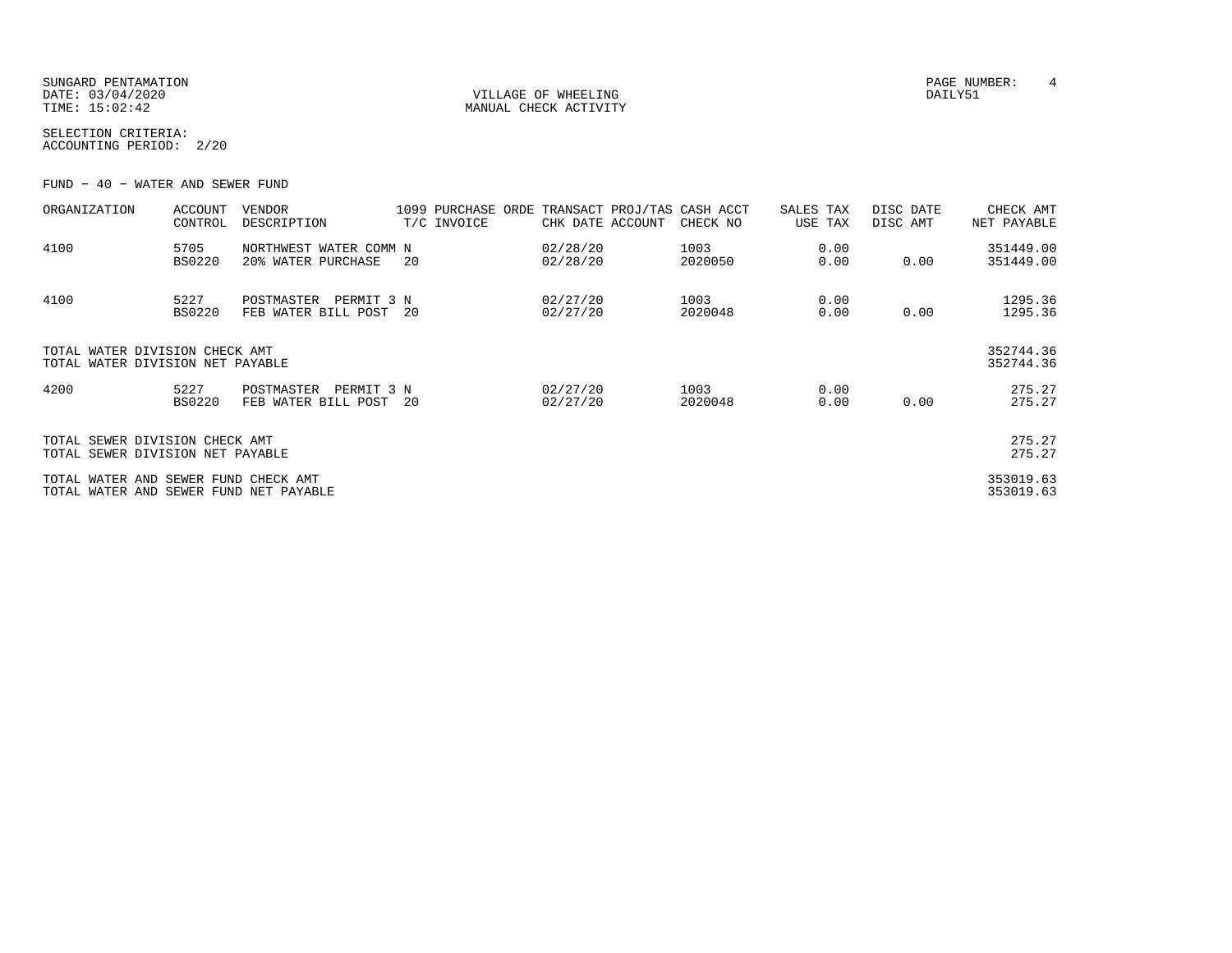### SUNGARD PENTAMATION PAGE NUMBER: 5 $\begin{array}{cccc}\texttt{DATE:} & 03/04/2020 & & & & & & & \texttt{VILLAGE OF WHERELING} \\\texttt{TIME:} & 15:02:42 & & & & & & \texttt{MANUAL CHECK ACTIVITY} \end{array}$

SELECTION CRITERIA:

ACCOUNTING PERIOD: 2/20

FUND − 50 − PAYROLL FUND

| ORGANIZATION                                       | ACCOUNT<br>CONTROL    | VENDOR<br>DESCRIPTION                             | 1099 PURCHASE ORDE TRANSACT PROJ/TAS CASH ACCT<br>T/C INVOICE | CHK DATE ACCOUNT CHECK NO |                 | SALES TAX<br>USE TAX | DISC DATE<br>DISC AMT | CHECK AMT<br>NET PAYABLE |
|----------------------------------------------------|-----------------------|---------------------------------------------------|---------------------------------------------------------------|---------------------------|-----------------|----------------------|-----------------------|--------------------------|
| 50                                                 | 2101<br><b>BS0220</b> | I C M A RETIREMENT T N<br>020720 457 CONTRIB      | 20                                                            | 02/07/20<br>02/07/20      | 1003<br>2020031 | 0.00<br>0.00         | 0.00                  | 33748.95<br>33748.95     |
| 50                                                 | 2101<br><b>BS1320</b> | I C M A RETIREMENT T N<br>022120 457 CONTRIBUT 20 |                                                               | 02/24/20<br>02/24/20      | 1003<br>2020043 | 0.00<br>0.00         | 0.00                  | 33526.77<br>33526.77     |
| TOTAL VENDOR CHECK AMT<br>TOTAL VENDOR NET PAYABLE |                       |                                                   |                                                               |                           |                 |                      |                       | 67275.72<br>67275.72     |
| 50                                                 | 2101<br><b>BS0220</b> | ICMA RETIREMENT TRUS N<br>020720 401A CONTRIB 20  |                                                               | 02/07/20<br>02/07/20      | 1003<br>2020032 | 0.00<br>0.00         | 0.00                  | 1783.23<br>1783.23       |
| 50                                                 | 2101<br><b>BS1320</b> | ICMA RETIREMENT TRUS N<br>022120 401A CONTRIB 20  |                                                               | 02/24/20<br>02/24/20      | 1003<br>2020044 | 0.00<br>0.00         | 0.00                  | 1783.23<br>1783.23       |
| TOTAL VENDOR CHECK AMT<br>TOTAL VENDOR NET PAYABLE |                       |                                                   |                                                               |                           |                 |                      |                       | 3566.46<br>3566.46       |
| 50                                                 | 2104<br><b>BS0220</b> | ILLINOIS MUNICIPAL R N<br>FEB '20 IMRF CONTRIB 20 |                                                               | 02/27/20<br>02/27/20      | 1003<br>2020047 | 0.00<br>0.00         | 0.00                  | 129327.11<br>129327.11   |
| 50                                                 | 2136<br><b>BS0220</b> | STATE DISBURSEMENT U N<br>STATE DISBURSE 02072 20 |                                                               | 02/07/20<br>02/07/20      | 1003<br>2020028 | 0.00<br>0.00         | 0.00                  | 1191.61<br>1191.61       |
| 50                                                 | 2136<br><b>BS0220</b> | STATE DISBURSEMENT U N<br>STATE DISBURSE 02212 20 |                                                               | 02/21/20<br>02/21/20      | 1003<br>2020039 | 0.00<br>0.00         | 0.00                  | 1191.61<br>1191.61       |
| TOTAL VENDOR CHECK AMT<br>TOTAL VENDOR NET PAYABLE |                       |                                                   |                                                               |                           |                 |                      |                       | 2383.22<br>2383.22       |
| 50                                                 | 2105<br><b>BS0220</b> | INTERNAL REVENUE SER N<br>FED PR TAXES 012620 20  |                                                               | 02/07/20<br>02/07/20      | 1003<br>2020026 | 0.00<br>0.00         | 0.00                  | 75950.68<br>75950.68     |
| 50                                                 | 2102<br><b>BS0220</b> | INTERNAL REVENUE SER N<br>FED PR TAXES 012620 20  |                                                               | 02/07/20<br>02/07/20      | 1003<br>2020026 | 0.00<br>0.00         | 0.00                  | 100974.17<br>100974.17   |
| 50                                                 | 2102<br><b>BS0220</b> | INTERNAL REVENUE SER N<br>FED PR TAXES 022120 20  |                                                               | 02/21/20<br>02/21/20      | 1003<br>2020036 | 0.00<br>0.00         | 0.00                  | 91778.20<br>91778.20     |
| 50                                                 | 2105<br><b>BS0220</b> | INTERNAL REVENUE SER N<br>FED PR TAXES 022120 20  |                                                               | 02/21/20<br>02/21/20      | 1003<br>2020036 | 0.00<br>0.00         | 0.00                  | 70680.08<br>70680.08     |
| TOTAL VENDOR CHECK AMT<br>TOTAL VENDOR NET PAYABLE |                       |                                                   |                                                               |                           |                 |                      |                       | 339383.13<br>339383.13   |
| 50                                                 | 2139<br><b>BS0220</b> | ILLINOIS DEPARTMENT N<br>IL WAGE LEVY 020720      | 20                                                            | 02/07/20<br>02/07/20      | 1003<br>2020029 | 0.00<br>0.00         | 0.00                  | 388.80<br>388.80         |
| 50                                                 | 2103<br>BS0220        | ILLINOIS DEPARTMENT<br>IL PR TAXES 020720         | N<br>20                                                       | 02/07/20<br>02/07/20      | 1003<br>2020027 | 0.00<br>0.00         | 0.00                  | 36712.97<br>36712.97     |

MANUAL CHECK ACTIVITY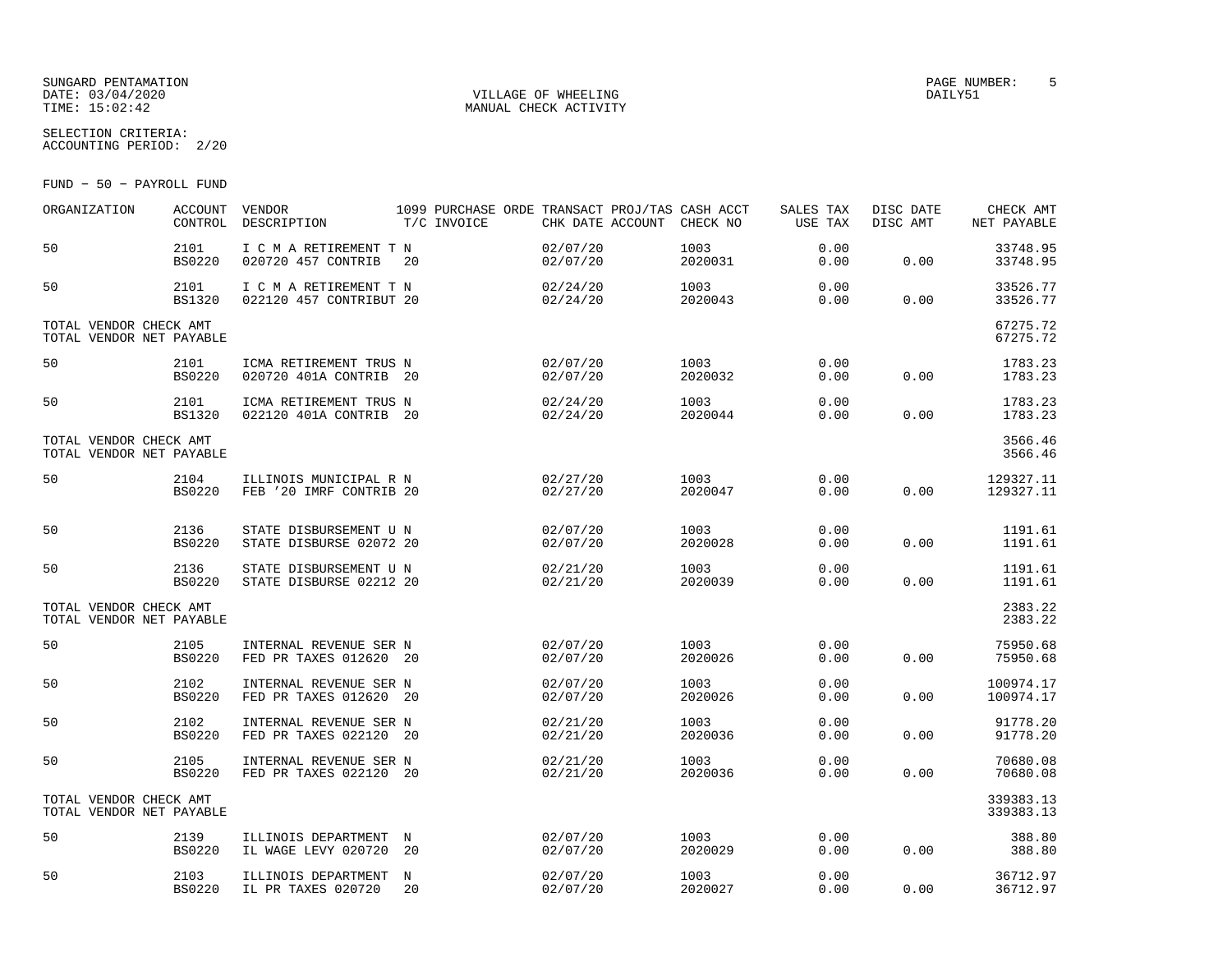### SUNGARD PENTAMATION PAGE NUMBER: 6DATE: 03/04/2020 VILLAGE OF WHEELING DAILY51

SELECTION CRITERIA:

ACCOUNTING PERIOD: 2/20

FUND − 50 − PAYROLL FUND

| ORGANIZATION                                                   | ACCOUNT<br>CONTROL    | <b>VENDOR</b><br>DESCRIPTION                      | T/C INVOICE      |                      | 1099 PURCHASE ORDE TRANSACT PROJ/TAS CASH ACCT<br>CHK DATE ACCOUNT CHECK NO | SALES TAX<br>USE TAX | DISC DATE<br>DISC AMT | CHECK AMT<br>NET PAYABLE |
|----------------------------------------------------------------|-----------------------|---------------------------------------------------|------------------|----------------------|-----------------------------------------------------------------------------|----------------------|-----------------------|--------------------------|
| 50                                                             | 2103<br><b>BS0220</b> | ILLINOIS DEPARTMENT<br>IL PR TAXES 022120         | $_{\rm N}$<br>20 | 02/21/20<br>02/21/20 | 1003<br>2020037                                                             | 0.00<br>0.00         | 0.00                  | 34392.85<br>34392.85     |
| 50                                                             | 2139<br><b>BS0220</b> | ILLINOIS DEPARTMENT<br>IL WAGE LEVY 022120        | $_{\rm N}$<br>20 | 02/21/20<br>02/21/20 | 1003<br>2020040                                                             | 0.00<br>0.00         | 0.00                  | 388.80<br>388.80         |
| TOTAL VENDOR CHECK AMT<br>TOTAL VENDOR NET PAYABLE             |                       |                                                   |                  |                      |                                                                             |                      |                       | 71883.42<br>71883.42     |
| 50                                                             | 2118<br><b>BS0220</b> | IPBC<br>FEB HEALTH PREMIUMS                       | N<br>20          | 02/03/20<br>02/03/20 | 1003<br>2020025                                                             | 0.00<br>0.00         | 0.00                  | 159117.39<br>159117.39   |
| 50                                                             | 2117<br><b>BS0220</b> | <b>IPBC</b><br>FEB HEALTH PREMIUMS 20             | N                | 02/03/20<br>02/03/20 | 1003<br>2020025                                                             | 0.00<br>0.00         | 0.00                  | 160469.99<br>160469.99   |
| TOTAL VENDOR CHECK AMT<br>TOTAL VENDOR NET PAYABLE             |                       |                                                   |                  |                      |                                                                             |                      |                       | 319587.38<br>319587.38   |
| 50                                                             | 2119<br><b>BS0220</b> | GUARDIAN<br>MAR DENTAL PREMIUM                    | N<br>20          | 02/26/20<br>02/26/20 | 1003<br>2020046                                                             | 0.00<br>0.00         | 0.00                  | 9154.09<br>9154.09       |
| 50                                                             | 2109<br><b>BS0220</b> | WISCONSIN DEPARTMENT N<br>FEB WI PR TAXES         | 20               | 02/21/20<br>02/21/20 | 1003<br>2020038                                                             | 0.00<br>0.00         | 0.00                  | 1689.79<br>1689.79       |
| 50                                                             | 2115<br><b>BS0220</b> | DIVERSIFIED 457 INVE N<br>020720 CONTRIBUTION 20  |                  | 02/07/20<br>02/07/20 | 1003<br>2020030                                                             | 0.00<br>0.00         | 0.00                  | 3545.22<br>3545.22       |
| 50                                                             | 2115<br><b>BS0220</b> | DIVERSIFIED 457 INVE N<br>022120 CONTRIBUTIONS 20 |                  | 02/21/20<br>02/21/20 | 1003<br>2020041                                                             | 0.00<br>0.00         | 0.00                  | 3188.56<br>3188.56       |
| TOTAL VENDOR CHECK AMT<br>TOTAL VENDOR NET PAYABLE             |                       |                                                   |                  |                      |                                                                             |                      |                       | 6733.78<br>6733.78       |
| TOTAL PAYROLL FUND CHECK AMT<br>TOTAL PAYROLL FUND NET PAYABLE |                       |                                                   |                  |                      |                                                                             |                      |                       | 950984.10<br>950984.10   |
| TOTAL PAYROLL FUND CHECK AMT<br>TOTAL PAYROLL FUND NET PAYABLE |                       |                                                   |                  |                      |                                                                             |                      |                       | 950984.10<br>950984.10   |

MANUAL CHECK ACTIVITY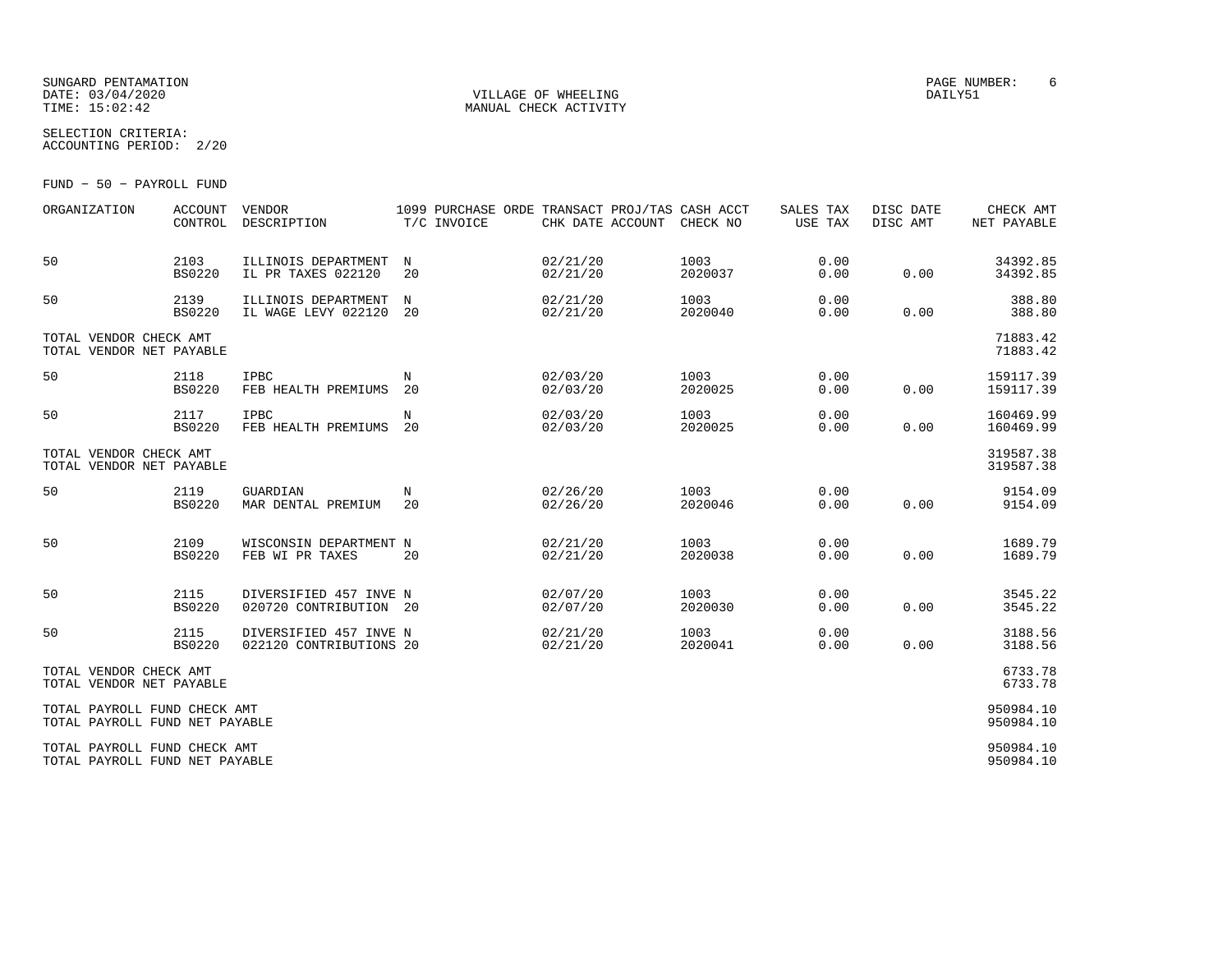SUNGARD PENTAMATION PAGE NUMBER: T DATE: 03/04/2020 VILLAGE OF WHEELING DAILY51

MANUAL CHECK ACTIVITY

SELECTION CRITERIA:ACCOUNTING PERIOD: 2/20

FUND − 51 − LIABILITY INSURANCE FUND

| ORGANIZATION                                                                           | ACCOUNT<br>CONTROL | VENDOR<br>DESCRIPTION                     |         | T/C INVOICE | CHK DATE ACCOUNT     | 1099 PURCHASE ORDE TRANSACT PROJ/TAS CASH ACCT<br>CHECK NO | SALES TAX<br>USE TAX | DISC DATE<br>DISC AMT | CHECK AMT<br>NET PAYABLE   |
|----------------------------------------------------------------------------------------|--------------------|-------------------------------------------|---------|-------------|----------------------|------------------------------------------------------------|----------------------|-----------------------|----------------------------|
| 51                                                                                     | 1008               | CCMSI<br>BS021020 ESCROW FUNDING - JAN 20 | N       |             | 02/10/20<br>02/10/20 | 1003<br>2020033                                            | 0.00<br>0.00         | 0.00                  | 89952.78<br>89952.78       |
| 51                                                                                     | 1008               | CCMSI<br>BS021020 CREDIT - 0080175IN      | N<br>20 |             | 02/10/20<br>02/10/20 | 1003<br>2020033                                            | 0.00<br>0.00         | 0.00                  | $-11746.99$<br>$-11746.99$ |
| TOTAL VENDOR CHECK AMT<br>TOTAL VENDOR NET PAYABLE                                     |                    |                                           |         |             |                      |                                                            |                      |                       | 78205.79<br>78205.79       |
| TOTAL LIABILITY INSURANCE FUND CHECK AMT<br>TOTAL LIABILITY INSURANCE FUND NET PAYABLE |                    |                                           |         |             |                      |                                                            |                      |                       | 78205.79<br>78205.79       |
| TOTAL LIABILITY INSURANCE FUND CHECK AMT<br>TOTAL LIABILITY INSURANCE FUND NET PAYABLE |                    |                                           |         |             |                      |                                                            |                      |                       | 78205.79<br>78205.79       |
| TOTAL REPORT CHECK AMT<br>TOTAL REPORT NET PAYABLE                                     |                    |                                           |         |             |                      |                                                            |                      |                       | 1561979.94<br>1561979.94   |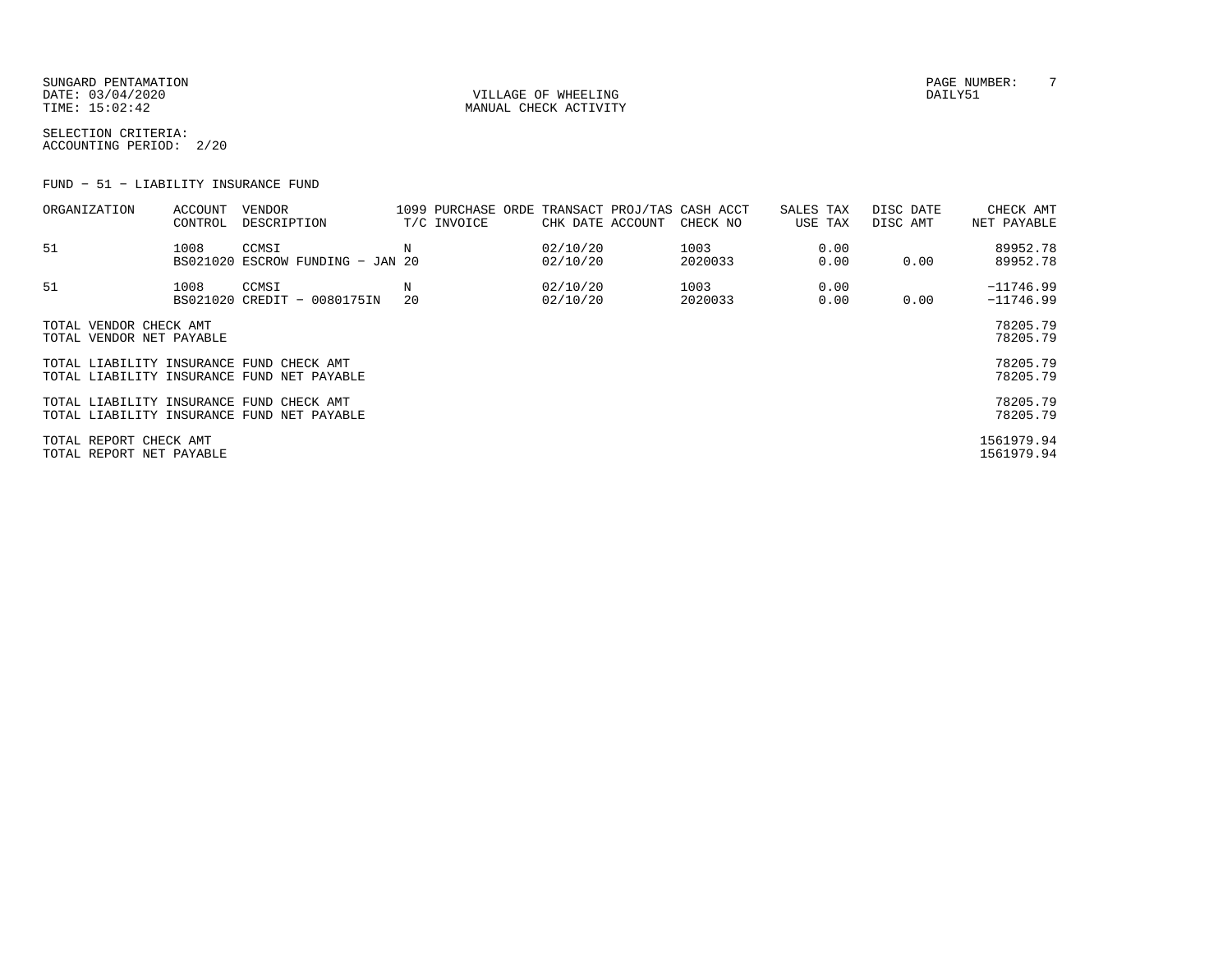# Village of Wheeling Payroll Summary Pay Period Ended 03/06/2020

| <b>Fund Number</b> | Fund                            | <b>Salaries</b> | <b>Benefits</b> | <b>Total Payroll</b> |
|--------------------|---------------------------------|-----------------|-----------------|----------------------|
|                    |                                 |                 |                 |                      |
| 01                 | <b>General Fund</b>             | 799,276.33      | 71,389.19       | 870,665.52           |
| 32                 | So Milwaukee TIF                | 842.96          | 173.22          | 1,016.18             |
| 34                 | Capital Projects                | 6,242.67        | 1,241.15        | 7,483.82             |
| 35                 | Town Center II TIF              | 842.96          | 173.22          | 1,016.18             |
| 36                 | Southeast II TIF                | 842.96          | 173.22          | 1,016.18             |
| 39                 | Lake Cook/Milwaukee TIF         | 842.97          | 173.19          | 1,016.16             |
| 40                 | Water & Sewer Fund              | 62,437.36       | 13,030.13       | 75,467.49            |
| 55                 | <b>Grant Fund</b>               | 6,944.98        | 983.20          | 7,928.18             |
|                    |                                 |                 |                 |                      |
|                    | <b>Total Gross Payroll</b>      | 878,273.19      | 87,336.52       | 965,609.71           |
|                    |                                 |                 |                 |                      |
|                    | <b>Total Payroll Deductions</b> | 302,089.21      | 87,336.52       | 389,425.73           |
|                    |                                 |                 |                 |                      |
|                    | <b>Total Net Payroll</b>        | 576,183.98      | 0.00            | 576,183.98           |
|                    |                                 |                 |                 |                      |
|                    |                                 |                 |                 |                      |
|                    | Payroll Checks                  | 0.00            |                 |                      |
|                    |                                 |                 |                 |                      |
|                    | <b>Direct Deposits</b>          | 576,183.98      |                 |                      |
|                    |                                 |                 |                 |                      |
|                    | <b>Total Net Payroll</b>        | 576,183.98      |                 |                      |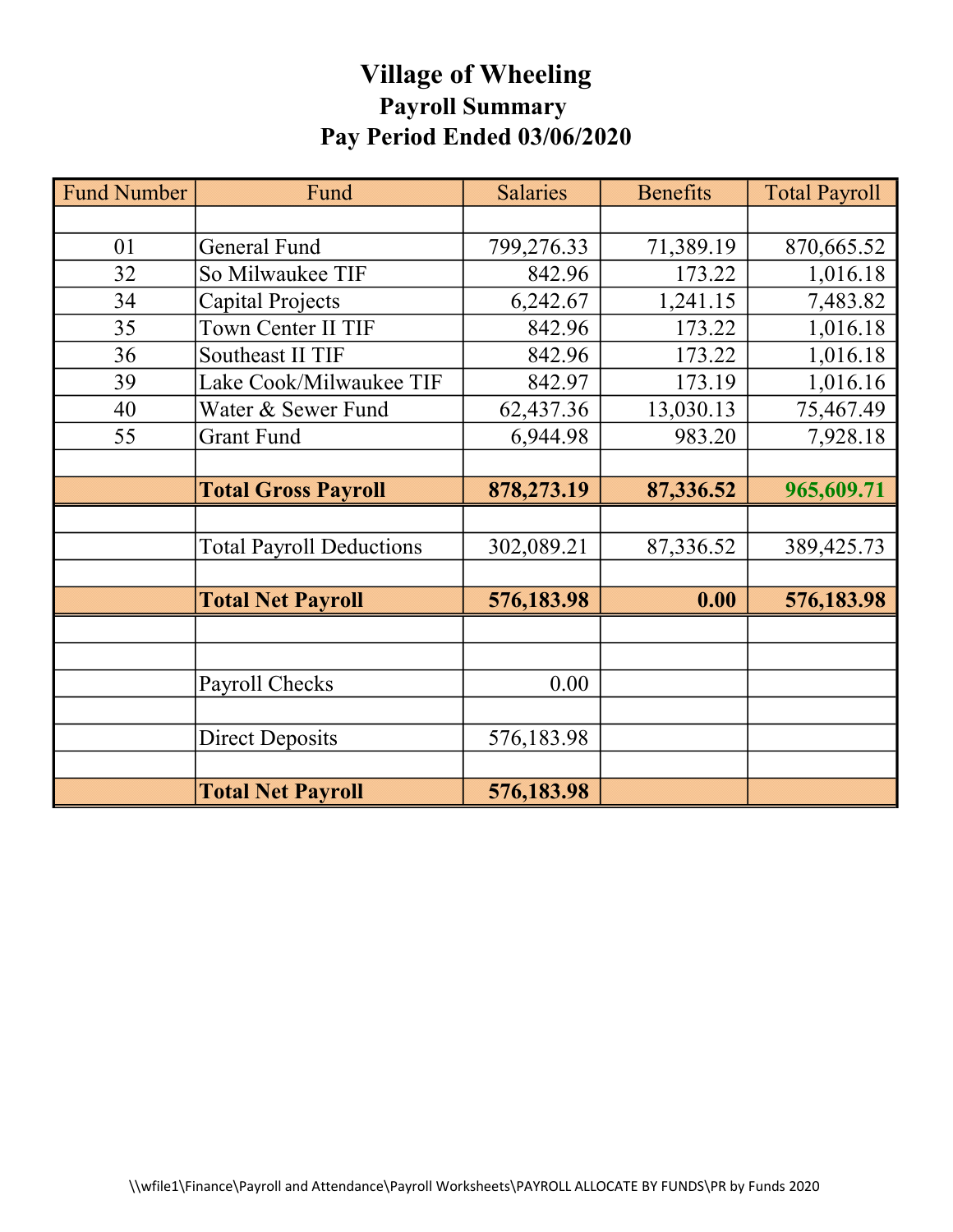| SUNGARD PENTAMATION                          |                                                         | PAGE NUMBER:            |  |
|----------------------------------------------|---------------------------------------------------------|-------------------------|--|
| DATE: 03/11/2020                             | VILLAGE OF WHEELING                                     | ACCTPA51                |  |
| TIME: 10:21:37                               | CASH REOUIREMENTS - CHECK FORMAT - DUE DATE: 03/17/2020 | ACCOUNTING PERIOD: 3/20 |  |
| SELECTION CRITERIA: payable.batch='AMM03/17' |                                                         |                         |  |

GE NUMBER: 1

| <b>VENDOR</b>                                           | <b>ORGANIZATION</b>                                        | <b>ACCOUNT</b>                                                       | PURCHASE OR                                                                                              | INVOICE                    | AMOUNT                                                                                         | DESCRIPTION                                                                                                                                                                                        |
|---------------------------------------------------------|------------------------------------------------------------|----------------------------------------------------------------------|----------------------------------------------------------------------------------------------------------|----------------------------|------------------------------------------------------------------------------------------------|----------------------------------------------------------------------------------------------------------------------------------------------------------------------------------------------------|
| 9236<br>ABSOLUTE VENDING SERVICE                        | 1300<br>1600<br>1700                                       | 5317<br>5317<br>5317                                                 | 20000530<br>20000530<br>20000530                                                                         | 3343<br>3343<br>3343       | 27.11<br>27.12<br>27.12<br>81.35                                                               | COFFEE FOR OFFICE<br>COFFEE FOR OFFICE<br>COFFEE FOR OFFICE                                                                                                                                        |
| TOTAL VOUCHER                                           |                                                            |                                                                      |                                                                                                          |                            |                                                                                                |                                                                                                                                                                                                    |
| 84<br>AIR ONE EOUIPMENT, INC<br>TOTAL VOUCHER           | 2200<br>2200                                               | 5305<br>5319                                                         | 20000091<br>20000093                                                                                     | 153334<br>153613           | 3,452.93<br>1,454.25<br>4,907.18                                                               | FF SUPPLIES<br>FF EOUIPMENT-HOODS                                                                                                                                                                  |
| 11067<br>ALTORFER INDUSTRIES INC<br>TOTAL CHECK         | 4100                                                       | 5243                                                                 | 20000498                                                                                                 | PM600287478                | 460.66<br>460.66                                                                               | GENERATOR MAINT.                                                                                                                                                                                   |
|                                                         |                                                            |                                                                      |                                                                                                          |                            |                                                                                                |                                                                                                                                                                                                    |
| 152<br>AMERICAN PLANNING ASSOCIATIO 1300<br>TOTAL CHECK | 01                                                         | 1501<br>5222                                                         | 20000532<br>20000532                                                                                     | 074646-2015<br>074646-2015 | 149.25<br>447.75<br>597.00                                                                     | MEMERSHIP DUES<br>MEMERSHIP DUES                                                                                                                                                                   |
| 153<br>AMERICAN PUBLIC WORKS ASSOCI 1240<br>TOTAL CHECK | 01<br>1400<br>1420<br>1430<br>1500<br>1600<br>4100<br>4200 | 1501<br>5222<br>5222<br>5222<br>5222<br>5222<br>5222<br>5222<br>5222 | 20000494<br>20000494<br>20000494<br>20000494<br>20000494<br>20000494<br>20000494<br>20000494<br>20000494 |                            | 583.33<br>116.67<br>466.67<br>58.33<br>58.33<br>233.33<br>116.67<br>58.33<br>58.34<br>1,750.00 | 2020/21 MEMBERSHIP<br>2020/21 MEMBERSHIP<br>2020/21 MEMBERSHIP<br>2020/21 MEMBERSHIP<br>2020/21 MEMBERSHIP<br>2020/21 MEMBERSHIP<br>2020/21 MEMBERSHIP<br>2020/21 MEMBERSHIP<br>2020/21 MEMBERSHIP |
|                                                         |                                                            |                                                                      |                                                                                                          |                            |                                                                                                |                                                                                                                                                                                                    |
| 8035<br>AMERICAN WELDING & GAS INC<br>TOTAL CHECK       | 2200<br>2200                                               | 5220<br>5220                                                         | 20000517<br>20000517                                                                                     | 06925570<br>06925574       | 397.46<br>190.34<br>587.80                                                                     | 02 CLYINDER RENTAL<br>02 CLYINDER RENTAL                                                                                                                                                           |
| 4175<br>ARLINGTON HEIGHTS FORD<br>TOTAL CHECK           | 1500<br>2100                                               | 5310<br>5310                                                         | 20000508<br>20000508                                                                                     | 890311<br>890317           | 69.88<br>32.55<br>102.43                                                                       | REPAIR PARTS #C-55<br>CIRCUIT BREAKER #2                                                                                                                                                           |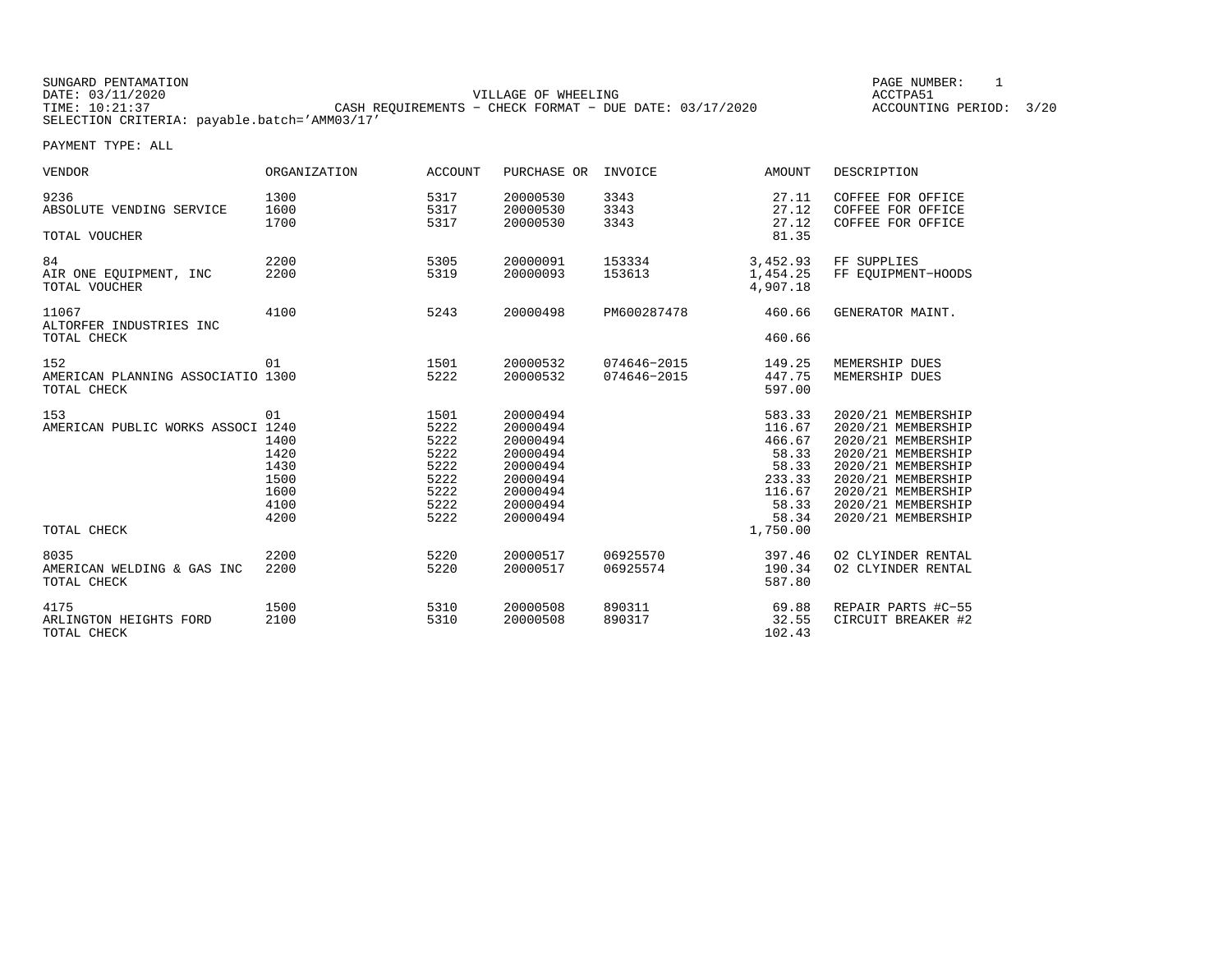| SUNGARD PENTAMATION |                                                           | PAGE NUMBER:            |  |
|---------------------|-----------------------------------------------------------|-------------------------|--|
| DATE: 03/11/2020    | VILLAGE OF WHEELING                                       | ACCTPA51                |  |
| TIME: 10:21:37      | CASH REOUIREMENTS - CHECK FORMAT - DUE DATE: $03/17/2020$ | ACCOUNTING PERIOD: 3/20 |  |
|                     | SELECTION CRITERIA: payable.batch='AMM03/17'              |                         |  |

PAGE NUMBER: 2

| <b>VENDOR</b>                                      | ORGANIZATION                                                                                                                                                 | <b>ACCOUNT</b>                                                                                                                                                       | PURCHASE OR                                                                                                                                                                                                                                              | INVOICE                                                                                                                                                                                   | AMOUNT                                                                                                                                                                                                        | DESCRIPTION                                                                                                                                                                                                                                                                                                                                                                                                                                                                                     |
|----------------------------------------------------|--------------------------------------------------------------------------------------------------------------------------------------------------------------|----------------------------------------------------------------------------------------------------------------------------------------------------------------------|----------------------------------------------------------------------------------------------------------------------------------------------------------------------------------------------------------------------------------------------------------|-------------------------------------------------------------------------------------------------------------------------------------------------------------------------------------------|---------------------------------------------------------------------------------------------------------------------------------------------------------------------------------------------------------------|-------------------------------------------------------------------------------------------------------------------------------------------------------------------------------------------------------------------------------------------------------------------------------------------------------------------------------------------------------------------------------------------------------------------------------------------------------------------------------------------------|
| 274<br>B&F CONSTRUCTION CODE SERVIC 1300           | 1300<br>1300<br>1300<br>1300<br>1300<br>1300<br>1300<br>4100<br>1300<br>1300<br>1300<br>1300<br>1300<br>4100<br>1300<br>4100<br>1300<br>4100<br>1300<br>4100 | 5299<br>5299<br>5299<br>5299<br>5299<br>5299<br>5299<br>5299<br>5299<br>5299<br>5299<br>5299<br>5299<br>5299<br>5299<br>5299<br>5299<br>5299<br>5299<br>5299<br>5299 | 20000459<br>20000459<br>20000459<br>20000459<br>20000459<br>20000459<br>20000459<br>20000459<br>20000459<br>20000459<br>20000459<br>20000459<br>20000459<br>20000459<br>20000459<br>20000459<br>20000459<br>20000459<br>20000459<br>20000459<br>20000459 | 53204<br>53205<br>53206<br>53207<br>53208<br>53209<br>53216<br>53222<br>53222<br>53223<br>53225<br>53226<br>53248<br>53249<br>53249<br>53250<br>53250<br>53253<br>53253<br>53258<br>53258 | 200.00<br>200.00<br>200.00<br>200.00<br>200.00<br>200.00<br>225.00<br>1,600.98<br>177.89<br>150.00<br>150.00<br>808.56<br>150.00<br>808.56<br>86.94<br>808.56<br>86.94<br>808.56<br>86.94<br>963.00<br>107.00 | ELECTRIC PLAN REVIEW<br>ELECTRIC PLAN REVIEW<br>ELECTRIC PLAN REVIEW<br>ELECTRIC PLAN REVIEW<br>ELECTRIC PLAN REVIEW<br>ELECTRIC PLAN REVIEW<br>SOLAR PANEL REVIEW<br>BUILD/ELEC REVIEW<br>PLUMBING PLAN REVIEW<br>HOOD/DUCT PLAN REVIEW<br>BUILD/ELEC REVIEW<br>BUILD/ELEC REVIEW<br>ELEC/MECH PLAN REVIEW<br>BUILD/ELEC REVIEW<br>PLUMBING PLAN REVIEW<br>BUILD/ELEC REVIEW<br>PLUMBING PLAN REVIEW<br>BUILD/ELEC REVIEW<br>PLUMBING PLAN REVIEW<br>BUILD/ELEC REVIEW<br>PLUMBING PLAN REVIEW |
| TOTAL CHECK                                        |                                                                                                                                                              |                                                                                                                                                                      |                                                                                                                                                                                                                                                          |                                                                                                                                                                                           | 8,218.93                                                                                                                                                                                                      |                                                                                                                                                                                                                                                                                                                                                                                                                                                                                                 |
| 296<br>BAXTER & WOODMAN INC<br>TOTAL CHECK         | 4200                                                                                                                                                         | 5206                                                                                                                                                                 | 20000546                                                                                                                                                                                                                                                 | 0211868                                                                                                                                                                                   | 1,600.00<br>1,600.00                                                                                                                                                                                          | NPDES ASSISTANCE                                                                                                                                                                                                                                                                                                                                                                                                                                                                                |
| 4183<br>CHECKPOINT TIRE CENTERS<br>TOTAL CHECK     | 2100<br>4100<br>4200                                                                                                                                         | 5310<br>5310<br>5310                                                                                                                                                 | 20000510<br>20000523<br>20000538                                                                                                                                                                                                                         | 29048<br>29059<br>29074                                                                                                                                                                   | 90.00<br>556.24<br>89.95<br>736.19                                                                                                                                                                            | ALIGNMENT #C-55<br>TIRES #904<br>ALIGNMENT #904                                                                                                                                                                                                                                                                                                                                                                                                                                                 |
| 5814<br>COBAN<br>TOTAL VOUCHER                     | 2100                                                                                                                                                         | 5313                                                                                                                                                                 | 20000487                                                                                                                                                                                                                                                 | 28478                                                                                                                                                                                     | 395.00<br>395.00                                                                                                                                                                                              | TRANSMITTER                                                                                                                                                                                                                                                                                                                                                                                                                                                                                     |
| 5958<br>CUTLER WORKWEAR<br>TOTAL VOUCHER           | 1420<br>1430<br>1420<br>1430                                                                                                                                 | 5319<br>5319<br>5319<br>5319                                                                                                                                         | 20000496<br>20000496<br>20000495<br>20000495                                                                                                                                                                                                             | 134241<br>134241<br>134469<br>134469                                                                                                                                                      | 50.50<br>50.50<br>100.34<br>100.34<br>301.68                                                                                                                                                                  | PROTECTIVE CLOTHING<br>PROTECTIVE CLOTHING<br>PROTECTIVE CLOTHING<br>PROTECTIVE CLOTHING                                                                                                                                                                                                                                                                                                                                                                                                        |
| 717<br>DOCUMENTORS, INC<br>TOTAL VOUCHER           | 2100                                                                                                                                                         | 5228                                                                                                                                                                 | 20000482                                                                                                                                                                                                                                                 | 1455                                                                                                                                                                                      | 917.00<br>917.00                                                                                                                                                                                              | 2020 HANDBOOKS                                                                                                                                                                                                                                                                                                                                                                                                                                                                                  |
| 744<br>DUNDEE AND WOLF AUTOMOTIVE<br>TOTAL VOUCHER | 1300<br>1400<br>2100                                                                                                                                         | 5310<br>5310<br>5310                                                                                                                                                 | 20000549<br>20000549<br>20000550                                                                                                                                                                                                                         |                                                                                                                                                                                           | 14.50<br>7.25<br>551.00<br>572.75                                                                                                                                                                             | CAR WASHES-FEB<br>CAR WASHES-FEB<br>CAR WASHES-FEB                                                                                                                                                                                                                                                                                                                                                                                                                                              |
| 2752<br>GRAINGER<br>TOTAL CHECK                    | 1420                                                                                                                                                         | 5310                                                                                                                                                                 | 20000492                                                                                                                                                                                                                                                 | 9442927217                                                                                                                                                                                | 8.64<br>8.64                                                                                                                                                                                                  | PVC ELBOW #123                                                                                                                                                                                                                                                                                                                                                                                                                                                                                  |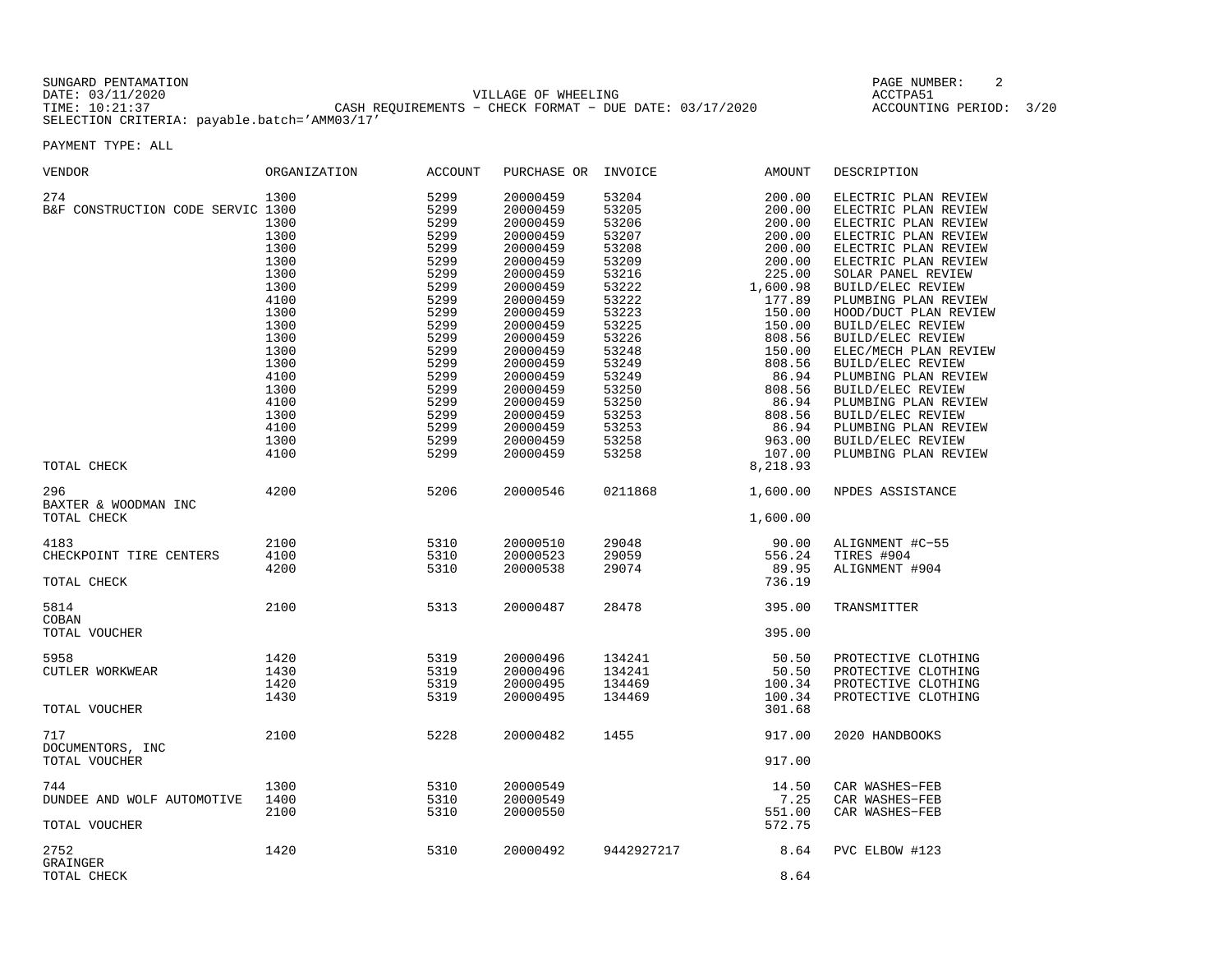SUNGARD PENTAMATION PAGE NUMBER: 3DATE: 03/11/2020 VILLAGE OF WHEELING ACCTPA51CASH REQUIREMENTS - CHECK FORMAT - DUE DATE: 03/17/2020 SELECTION CRITERIA: payable.batch='AMM03/17'

ACCOUNTING PERIOD: 3/20

| <b>VENDOR</b>                                              | ORGANIZATION         | ACCOUNT              | PURCHASE OR                      | INVOICE                      | AMOUNT                                 | DESCRIPTION                                           |
|------------------------------------------------------------|----------------------|----------------------|----------------------------------|------------------------------|----------------------------------------|-------------------------------------------------------|
| 6024<br>HAEGER ENGINEERING LLC<br>TOTAL VOUCHER            | 4510<br>4510         | 5504<br>5223         | 20000175<br>20000176             | 85096<br>85097               | 10,500.00<br>18,000.00<br>28,500.00    | ENG LONGTREE BASIN<br>S. WAYNE SEWER DESIGN           |
| 9548<br>HOFFMAN HOUSE CATERING<br>TOTAL CHECK              | 5500                 | 5299                 | 20000542                         | 9812001083                   | 2,327.62<br>2,327.62                   | CONGREGATE MEALS-JAN                                  |
| 10153<br>HOLIDAY CREATIONS PRO INC                         | 1140                 | 5299                 | 20000556                         | 901901                       | 9,880.65                               | REMOVE HOLIDAY LIGHTS                                 |
| TOTAL CHECK<br>1268<br>IBS NORTH CHICAGO<br>TOTAL CHECK    | 1500<br>2100         | 5310<br>5310         | 20000552<br>20000552             | 49920590<br>49920590         | 9,880.65<br>127.95<br>127.95<br>255.90 | <b>BATTERIES</b><br><b>BATTERIES</b>                  |
| 1236<br>INTERSTATE POWER SYSTEMS INC 1420<br>TOTAL VOUCHER | 1420                 | 5310<br>5310         | 20000493<br>20000493             | C04204109301<br>C04204114201 | 954.61<br>$-300.00$<br>654.61          | CORE/SENSOR/BRACKET<br><b>CORE RETURN</b>             |
| 1272<br>INTOXIMETERS INC<br>TOTAL VOUCHER                  | 2100                 | 5324                 | 20000488                         | 650057                       | 52.85<br>52.85                         | THERMAL PAPER ROLL                                    |
| 4285<br>J.G. UNIFORMS INC<br>TOTAL CHECK                   | 2100<br>2110         | 5106<br>5106         | 20000460<br>20000460             |                              | 2,470.55<br>115.00<br>2,585.55         | UNIFORMS<br>UNIFORMS                                  |
| 3124<br>MACOUEEN EMERGENCY GROUP<br>TOTAL VOUCHER          | 2200                 | 5310                 | 20000502                         | P00324                       | 396.70<br>396.70                       | WIPER MOTOR #651                                      |
| 1664<br>MCCANN INDUSTRIES INC<br>TOTAL VOUCHER             | 4100                 | 5310                 | 20000537                         | E00362                       | 5,900.00<br>5,900.00                   | REPLACE COUPLER #826                                  |
| 1676<br>MEADE ELECTRIC CO INC<br>TOTAL VOUCHER             | 1420                 | 5251                 | 20000172                         | 691346                       | 286.08<br>286.08                       | STREETLIGHT REPAIR                                    |
| 1704<br>METROPOLITAN INDUSTRIES<br>TOTAL CHECK             | 4200                 | 5340                 | 20000544                         | INV014567                    | 625.00<br>625.00                       | LIFT STATION REPAIR                                   |
| 5927<br>NICOR GAS<br>TOTAL CHECK                           | 1170<br>4100<br>4200 | 5209<br>5209<br>5209 | 20000555<br>20000555<br>20000555 |                              | 249.85<br>724.38<br>238.28<br>1,212.51 | GAS SERVICE-FEB<br>GAS SERVICE-FEB<br>GAS SERVICE-FEB |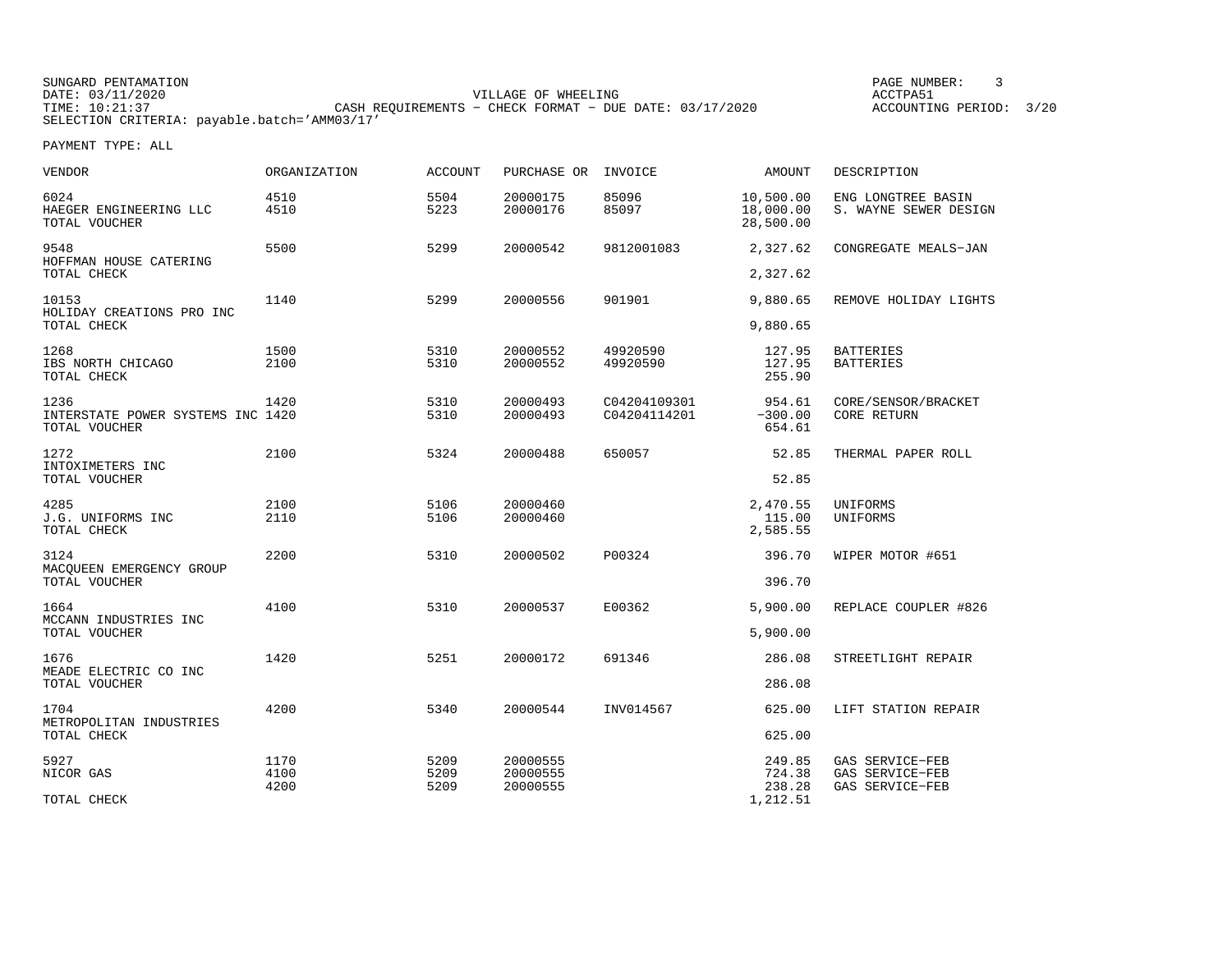SUNGARD PENTAMATION PAGE NUMBER: 4DATE: 03/11/2020 VILLAGE OF WHEELING ACCTPA51CASH REQUIREMENTS - CHECK FORMAT - DUE DATE: 03/17/2020 SELECTION CRITERIA: payable.batch='AMM03/17'

ACCOUNTING PERIOD: 3/20

| VENDOR                                                     | ORGANIZATION                   | ACCOUNT                                      | PURCHASE OR                                                          | INVOICE                                            | AMOUNT                                                       | DESCRIPTION                                                                                                                              |
|------------------------------------------------------------|--------------------------------|----------------------------------------------|----------------------------------------------------------------------|----------------------------------------------------|--------------------------------------------------------------|------------------------------------------------------------------------------------------------------------------------------------------|
| 1934<br>NORTHERN ILLINOIS POLICE ALA 2100                  | 01<br>01<br>2100<br>01<br>2100 | 1501<br>5231<br>1501<br>5231<br>1501<br>5231 | 20000484<br>20000484<br>20000483<br>20000483<br>20000485<br>20000485 | 13434<br>13434<br>13435<br>13435<br>13436<br>13436 | 133.34<br>266.66<br>1,600.00<br>3,200.00<br>335.00<br>670.00 | MEMBERSHIP ASSESSMENT<br>MEMBERSHIP ASSESSMENT<br>NIPAS TEAM ASSESSMENT<br>NIPAS TEAM ASSESSMENT<br>FIELD ASSESSMENT<br>FIELD ASSESSMENT |
| TOTAL CHECK                                                |                                |                                              |                                                                      |                                                    | 6, 205.00                                                    |                                                                                                                                          |
| 6361<br>NORTHSHORE UNIVERSITY<br>TOTAL CHECK               | 1800                           | 5246                                         | 20000513                                                             |                                                    | 217.00<br>217.00                                             | PREPLACEMENT EXAM                                                                                                                        |
| 3092<br>OFFICE DEPOT<br>TOTAL CHECK                        | 2200<br>2200<br>1600           | 5318<br>5318<br>5318                         | 20000528<br>20000528<br>20000545                                     | 443264831001<br>443264870001<br>444235862001       | 136.78<br>149.42<br>10.99<br>297.19                          | OFFICE SUPPLIES<br>OFFICE SUPPLIES<br>OFFICE SUPPLIES                                                                                    |
| 2176<br>RAY O'HERRON CO., INC<br>TOTAL CHECK               | 2100                           | 5106                                         | 20000461                                                             |                                                    | 1,685.66<br>1,685.66                                         | UNIFORMS                                                                                                                                 |
| 6711<br>O'REILLY AUTO PARTS<br>TOTAL VOUCHER               | 1240<br>4100                   | 5310<br>5310                                 | 20000509<br>20000551                                                 | 3415-181178<br>3415-181799                         | 237.44<br>61.89<br>299.33                                    | EXHAUST PART #345<br>FILTERS #844                                                                                                        |
| 2099<br>PORTER LEE CORP<br>TOTAL VOUCHER                   | 2100<br>2100                   | 5207<br>5317                                 | 20000480<br>20000481                                                 | 23467<br>23484                                     | 675.00<br>705.14<br>1,380.14                                 | SERVER REMOTE SERVICE<br>LABELS/RIBBONS                                                                                                  |
| 4629<br>POSITIVE PACKAGING & GRAPHIC 1300<br>TOTAL VOUCHER | 1400<br>1600                   | 5228<br>5228<br>5228                         | 20000525<br>20000512<br>20000512                                     | 8497<br>8500<br>8500                               | 609.50<br>1,435.00<br>89.00<br>2,133.50                      | INSPECTION FORMS<br>BUS. LICENSE DECALS<br><b>BUSINESS CARDS</b>                                                                         |
| 8852<br>RJN GROUP INC<br>TOTAL VOUCHER                     | 4320<br>3500                   | 5502<br>5206                                 | 19001606<br>19001605                                                 | 27640707<br>33560107                               | 3,561.20<br>3,749.20<br>7,310.40                             | 2019 SSES<br><b>DUNDEE RD SEWER</b>                                                                                                      |
| 6456<br>ROGANS SHOES INC<br>TOTAL VOUCHER                  | 1240                           | 5106                                         | 20000547                                                             | 255446                                             | 113.05<br>113.05                                             | WORK BOOTS                                                                                                                               |
| 4129<br>RONDOUT SERVICE CENTER<br>TOTAL CHECK              | 1430<br>4100<br>4200           | 5310<br>5310<br>5340                         | 20000490<br>20000539<br>20000539                                     | 17106<br>17200<br>17200                            | 23.50<br>23.50<br>70.50<br>117.50                            | DOT INSPECTION #216<br>SAFETY INSPECTIONS<br>SAFETY INSPECTIONS                                                                          |
| 2288<br>THE SALEM GROUP<br>TOTAL VOUCHER                   | 1400<br>1400                   | 5103<br>5103                                 | 20000189<br>20000189                                                 | 2975286<br>2984482                                 | 319.36<br>479.04<br>798.40                                   | ENG TEMP CLERK-2/15<br>ENG TEMP CLERK-2/29                                                                                               |